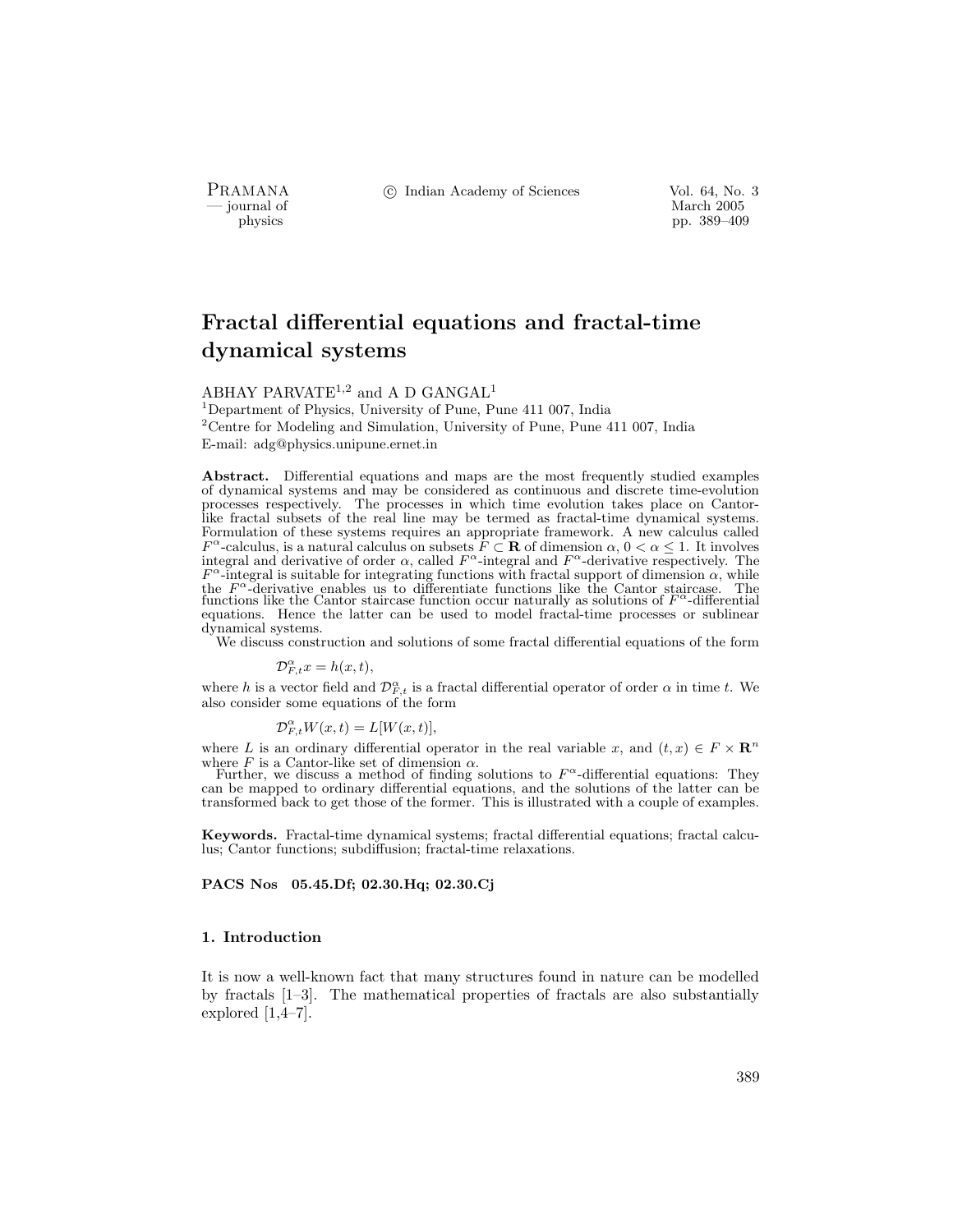Abhay Parvate and A D Gangal



**Figure 1.** The staircase function  $\Gamma(\alpha+1)S_C^{\alpha}(x)$  for the middle  $\frac{1}{3}$  Cantor set.

Fractals are often so irregular that defining smooth, differentiable structures on them is impossible. The methods of ordinary calculus are either inapplicable or ineffective. For example, the ordinary derivative of a Lebesgue–Cantor staircase function (see figure 1 for its graph) is zero almost everywhere in the Lebesgue sense. Consequently this function is not a solution of an ordinary differential equation. This simple example brings out the need to extend ordinary calculus in order to address problems involving fractal structures and phenomena. Fractional calculus [8–11] fills in this gap to some extent. Fractional kinetic equations, fractional master equations etc. [12–18] do provide remarkable models for several phenomena involving scaling and memory effects. But most of the fractional operators are nonlocal and therefore not suitable to construct causal models involving local scaling.

To circumvent this, fractional derivatives were renormalized to construct local fractional differential operators [19–22], which were further explored in [23,24]. These operators brought out a striking connection between the local fractional differentiability of a function and the Holder exponent/the dimension of its graph.

Another remarkable approach, viz. 'analysis on fractals', is extensively used for the treatment of diffusion, heat conduction, waves, etc., on self-similar fractals [25–28]. Harmonic analysis on fractals using measure theoretical approach [29,30] is a further wonderful development. However, a simple and direct approach is still desired.

In [31], a new calculus (called  $F^{\alpha}$ -calculus) based on fractals  $F \subset \mathbf{R}$  is developed with a Riemann-like approach for integrals. It includes formulation of integrals and derivatives of orders  $\alpha \in (0,1]$ , based on fractals  $F \subset \mathbf{R}$ . These are called  $F^{\alpha}$ integrals and  $F^{\alpha}$ -derivatives respectively. This formulation is more intuitive, more direct and transparent, and has a distinct advantage from an algorithmic point of view. The  $F^{\alpha}$ -integral is best suited to integrate functions with  $\alpha$ -dimensional fractal supports. In particular, if  $F \subset \mathbf{R}$  is a fractal of dimension  $\alpha, 0 < \alpha \leq 1$ ,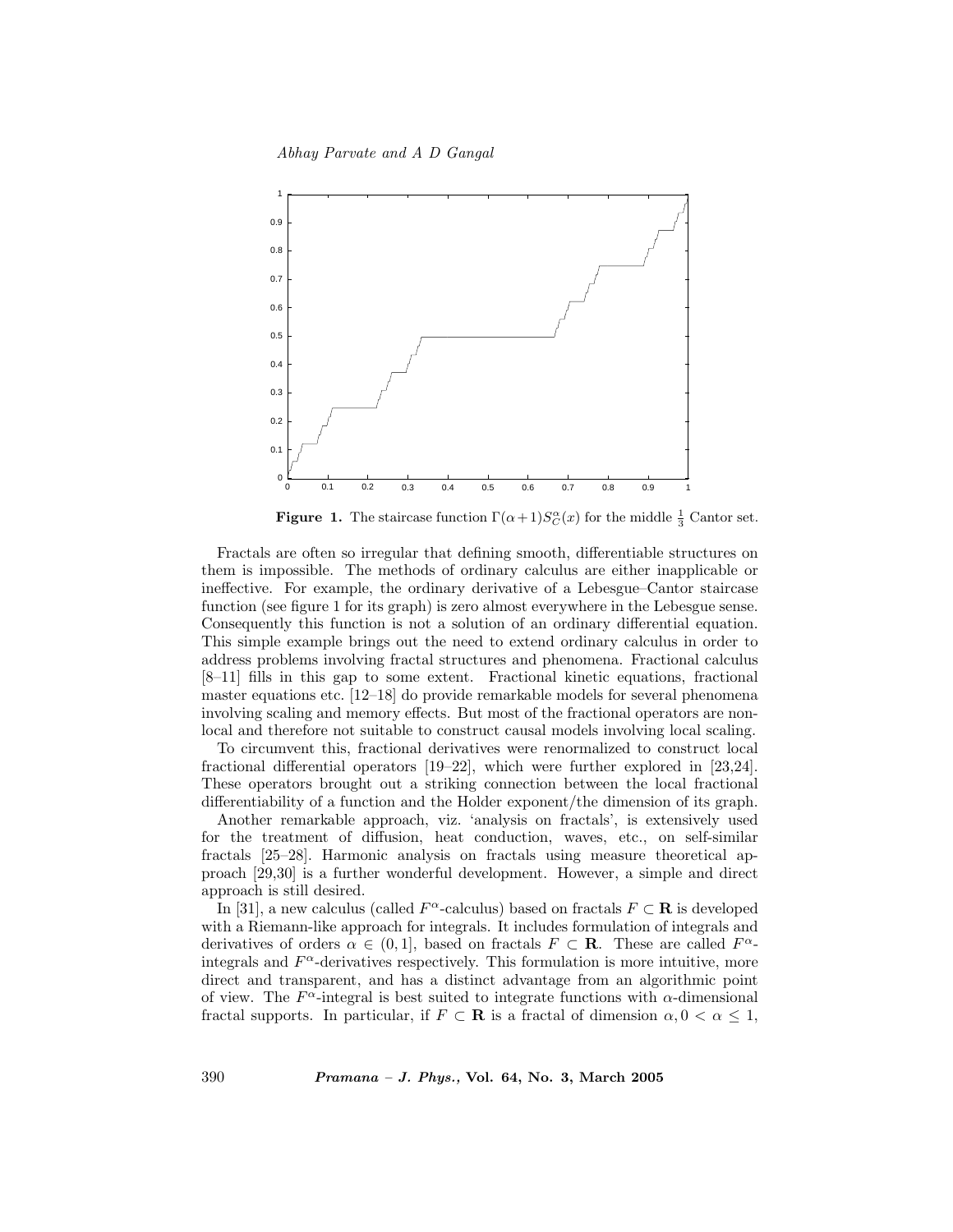| Ordinary calculus                                                           | $F^{\alpha}$ -calculus                                                                |
|-----------------------------------------------------------------------------|---------------------------------------------------------------------------------------|
| R.                                                                          | An $\alpha$ -perfect set F                                                            |
| Limit                                                                       | $F$ -limit                                                                            |
| Continuity                                                                  | $F$ -continuity                                                                       |
| $\int_0^y x^n dx = \frac{1}{n+1} y^{n+1}$<br>$\frac{d}{dx} x^n = n x^{n-1}$ | $\int_0^y (S_F^{\alpha}(x))^n d_F^{\alpha} x = \frac{1}{n+1} (S_F^{\alpha}(y))^{n+1}$ |
|                                                                             | $\mathcal{D}_F^{\alpha}((S_F^{\alpha}(x))^n)=n(S_F^{\alpha}(x))^{n-1}\chi_F(x)$       |
| Leibniz rule                                                                | $F^{\alpha}$ -Leibniz rule                                                            |
| Fundamental theorems                                                        | Fundamental theorems of $F^{\alpha}$ -calculus                                        |
| Integration by parts                                                        | Rules for $F^{\alpha}$ -integration by parts                                          |
| Taylor expansion                                                            | 'Fractal' Taylor expansion                                                            |

Table 1. A few analogies between  $F^{\alpha}$ -calculus and ordinary calculus.

then the  $F^{\alpha}$ -integral  $\int_0^x \chi_F(y) d_F^{\alpha} y$  of the characteristic function  $\chi_F$  of F is the integral staircase function  $S_F^{\alpha}(x)$  which is a generalization of the Cantor staircase function. The  $F^{\alpha}$ -derivative is best suited for functions like the Cantor staircase which 'change' only on a fractal. As expected, the  $F^{\alpha}$ -derivative of  $S_F^{\alpha}(x)$  is  $\chi_F(x)$ . In fact, staircase functions play a central role in  $F^{\alpha}$ -calculus: a role analogous to that of the independent variable itself in ordinary calculus. In the definitions of  $F^{\alpha}$ -integral and  $F^{\alpha}$ -derivative, the quantity  $(S_F^{\alpha}(y) - S_F^{\alpha}(x))$  replaces  $(y - x)$ , the length of the interval  $[x, y]$ , or the distance between x and y.

Several results in the  $F^{\alpha}$ -calculus are analogous to standard results of classical calculus such as product rule, fundamental theorems, etc. (see table 1). This is what makes it more intuitive and transparent.

The  $F^{\alpha}$ -differential equations are differential equations involving the  $F^{\alpha}$ derivatives exactly like the ordinary differential equations involving the ordinary derivatives. Since staircase-like functions occur naturally as their solutions,  $F^{\alpha}$ differential equations offer possibilities of modeling dynamical behaviours naturally for which ordinary differential equations and methods of ordinary calculus are inadequate. In this paper we consider some examples for the purpose of illustration.

Under suitable conditions, it is possible [32] to map the  $F^{\alpha}$ -integrals and  $F^{\alpha}$ derivatives to ordinary integrals and derivatives of appropriately defined functions. Indeed, as discussed in §4 with examples, and in [32], it is possible to solve certain fractal differential equations by mapping them to ordinary differential equations and fractalizing the solutions back.

The organization of the paper is as follows: In §2, we present a review of  $F^{\alpha}$ calculus. It includes defining mass function and staircase function,  $F^{\alpha}$ -integration, and  $F^{\alpha}$ -derivative. A few of the essential properties proved in [31] are stated.

Sections 3 and 4 deal with the main theme of the paper. These sections are written in more intuitive fashion avoiding the jargon as far as possible. In  $\S$ 3, we discuss some examples of  $F^{\alpha}$ -differential equations. The conjugacy between  $F^{\alpha}$ -calculus and ordinary calculus developed in [32] is sketched in §4 and further details are given in Appendix A. The use of this conjugacy in solving  $F^{\alpha}$ -differential equations is illustrated in §5. Section 6 is the concluding section.

We begin by reviewing the  $F^{\alpha}$ -calculus.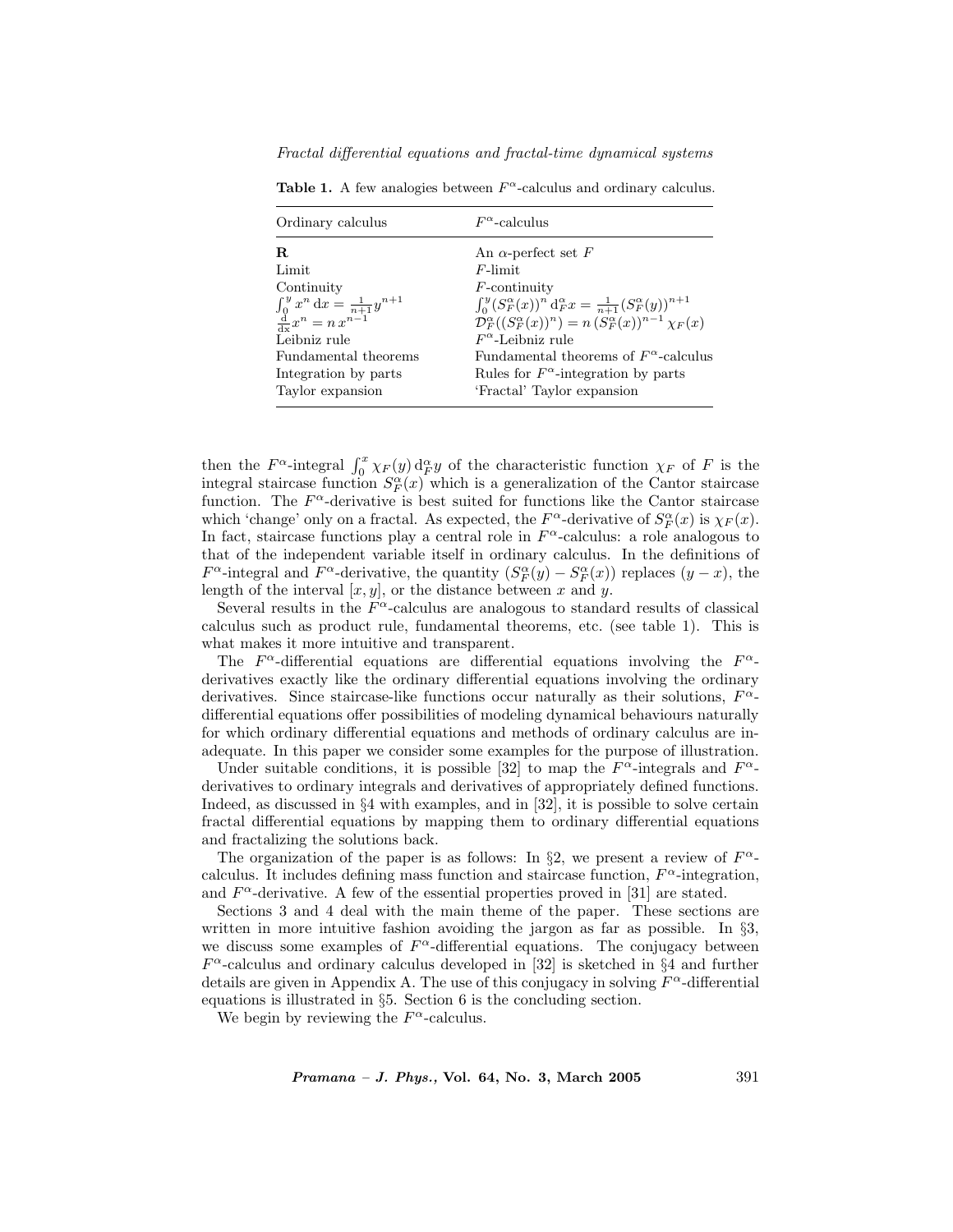#### 2. Review of calculus on fractals

#### 2.1 Staircase functions

In this section we take a brief review of calculus on fractal subsets of real line, or  $F^{\alpha}$ -calculus, which is developed in [31]. It involves the definitions of mass function, staircase function,  $F^{\alpha}$ -integration and  $F^{\alpha}$ -differentiation. Here we just state definitions and theorems for ready reference. Detailed proofs can be found in [31].

#### DEFINITION 1

A subdivision  $P_{[a,b]}$ , or just P, of the interval  $[a,b]$ ,  $a < b$ , is a finite set of points  ${a = x_0, x_1, \ldots, x_n = b}$ ,  $x_i < x_{i+1}$ . Any interval of the form  $[x_i, x_{i+1}]$  is called a component interval or just component of the subdivision P.

#### DEFINITION 2

For a set  $F \subset \mathbf{R}$  and a subdivision  $P_{[a,b]}$ ,  $a < b$ , the mass function  $\gamma^{\alpha}(F, a, b)$  is given by

$$
\gamma^{\alpha}(F, a, b) = \lim_{\delta \to 0} \inf_{\{P_{[a, b]}: |P| \le \delta\}} \sum_{i=0}^{n-1} \frac{(x_{i+1} - x_i)^{\alpha}}{\Gamma(\alpha + 1)} \theta(F, [x_i, x_{i+1}]),\tag{1}
$$

where  $\theta(F, [x_i, x_{i+1}]) = 1$  if  $F \cap [x_i, x_{i+1}]$  is non-empty, and zero otherwise, and

 $|P| = \max_{0 \le i \le n-1} (x_{i+1} - x_i),$ 

the infimum being taken over all subdivisions P of  $[a, b]$  such that  $|P| \leq \delta$ .

The motivations for this definition come from fractional calculus and the construction of Hausdorff measure.

Among several nice properties of the mass function [31], we particularly note the interval-wise additivity and behaviour under scaling and translation:

- 1. (Interval-wise additivity). Let  $a < b < c$  and  $\gamma^{\alpha}(F, a, c) < \infty$ . Then  $\gamma^{\alpha}(F, a, c) = \gamma^{\alpha}(F, a, b) + \gamma^{\alpha}(F, b, c).$
- 2. (Translation). For  $F \subset \mathbf{R}$  and  $\lambda \in \mathbf{R}$ , let  $F + \lambda$  denote the set  $F + \lambda =$  ${x + \lambda : x \in F}$ . Then,  $\gamma^{\alpha}(F + \lambda, a + \lambda, b + \lambda) = \gamma^{\alpha}(F, a, b)$ .
- 3. (Scaling). For  $F \subset \mathbf{R}$  and  $\lambda \geq 0$ , let  $\lambda F$  denote the set  $\lambda F = {\lambda x : x \in F}$ . Then  $\gamma^{\alpha}(\lambda F, \lambda a, \lambda b) = \lambda^{\alpha} \gamma^{\alpha}(F, a, b).$

### DEFINITION 3

Let  $a_0$  be an arbitrary but fixed real number. The integral staircase function  $S_F^{\alpha}(x)$ of order  $\alpha$  for a set F is given by

$$
S_F^{\alpha}(x) = \begin{cases} \gamma^{\alpha}(F, a_0, x) & \text{if } x \ge a_0 \\ -\gamma^{\alpha}(F, x, a_0) & \text{otherwise.} \end{cases}
$$
 (2)

The number  $a_0$  can be chosen according to convenience. If  $\gamma^{\alpha}(F, a, b)$  is finite for a set  $F \subset \mathbf{R}$  and some  $\alpha \in (0,1]$ , the important properties relating the staircase function are: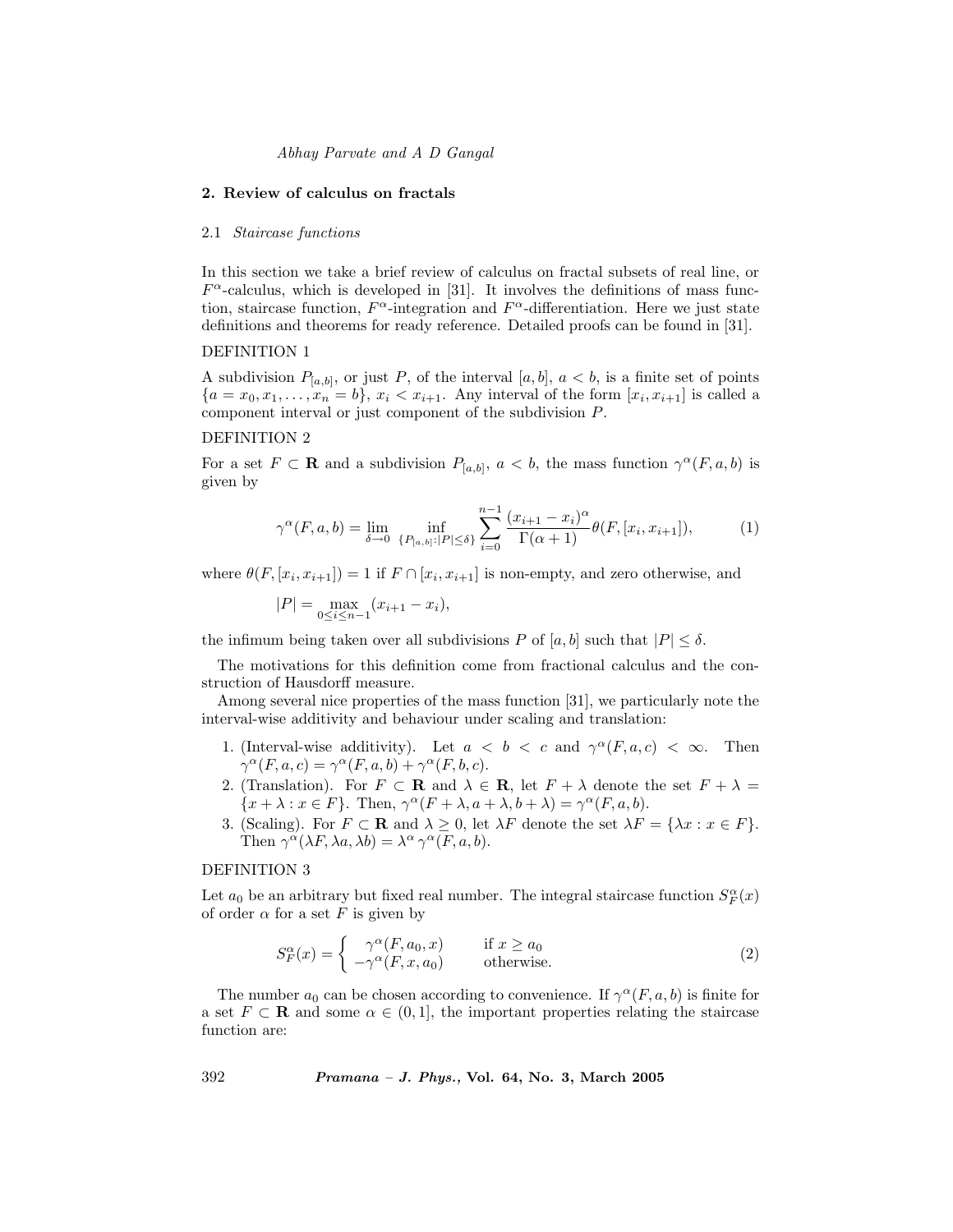- 1.  $S_F^{\alpha}(x)$  is increasing in x.
- 2. If  $F \cap (x, y) = \emptyset$ , then  $S_F^{\alpha}$  is a constant in  $[x, y]$ .
- 3.  $S_F^{\alpha}(y) S_F^{\alpha}(x) = \gamma^{\alpha}(F, x, y).$
- 4.  $S_F^{\alpha}$  is continuous on  $(a, b)$ .

As an example, a staircase function corresponding to  $F = C$  for the middle  $\frac{1}{3}$ Cantor set is shown in figure 1. This is the same as the Cantor staircase function apart from a multiplying factor.

Incidentally the mass function allows us to formulate a new definition of dimension called  $\gamma$ -dimension [31]. It is given by

$$
\dim_{\gamma}(F \cap [a, b]) = \inf \{ \alpha \colon \gamma^{\alpha}(F, a, b) = 0 \}
$$

$$
= \sup \{ \alpha \colon \gamma^{\alpha}(F, a, b) = \infty \}.
$$

It turns out [31] that  $\dim_{\mathcal{H}}(F \cap [a, b]) \leq \dim_{\gamma}(F \cap [a, b]) \leq \dim_{B}(F \cap [a, b])$  where  $\dim_{\mathcal{H}}$  and  $\dim_B$  denote the Hausdorff dimension and the box dimension respectively. Also,

$$
\gamma^{\alpha}(F, a, b) \ge \frac{1}{\Gamma(\alpha + 1)} \mathcal{H}^{\alpha}(F \cap [a, b]),
$$

where  $\mathcal{H}^{\alpha}$  denotes the Hausdorff measure of order  $\alpha$ . Further, this relation becomes an equality of  $F$  is compact. The details are discussed in [31].

### 2.2  $\alpha$ -Perfect sets

The  $\alpha$ -perfect sets (Definition 5) are sets having properties necessary to define  $F^{\alpha}$ derivative, and which are required also for the formulation of fundamental theorems of  $F^{\alpha}$ -calculus. The correspondence between sets and their staircase functions is many to one. An  $\alpha$ -perfect set is basically the representative of a class of sets giving rise to the same staircase function and has certain desired properties.

#### DEFINITION 4

We say that a point  $x$  is a point of change of a function  $f$ , if  $f$  is not constant over any open interval  $(c, d)$  containing x. The set of all points of change of f is called the set of change of  $f$  and is denoted by  $\text{Sch } f$ .

#### DEFINITION 5

Let  $F \subset \mathbf{R}$  be such that  $S_F^{\alpha}(x)$  is finite for all  $x \in \mathbf{R}$  for some  $\alpha \in (0,1]$ . Then the set  $\text{Sch}(S_F^{\alpha})$  is said to be  $\alpha$ -perfect.

Some facts regarding an  $\alpha$ -perfect set  $H = \text{Sch}(S_F^{\alpha})$  are listed below.

- 1.  $S_H^{\alpha} = S_F^{\alpha}$ .
- 2. If  $x \in H$  and  $y < x < z$ , then either  $S_H^{\alpha}(y) < S_H^{\alpha}(x)$  or  $S_H^{\alpha}(x) < S_H^{\alpha}(z)$  (or both).
- 3. For any point  $x \in H$ , there is at the most one more point  $y \in H$  such that  $S_H^{\alpha}(x) = S_H^{\alpha}(y).$
- 4. The set  $H$  is the intersection of all closed sets giving rise to the same staircase function  $S_F^{\alpha}$ . In other words, H is the minimal closed set amongst them.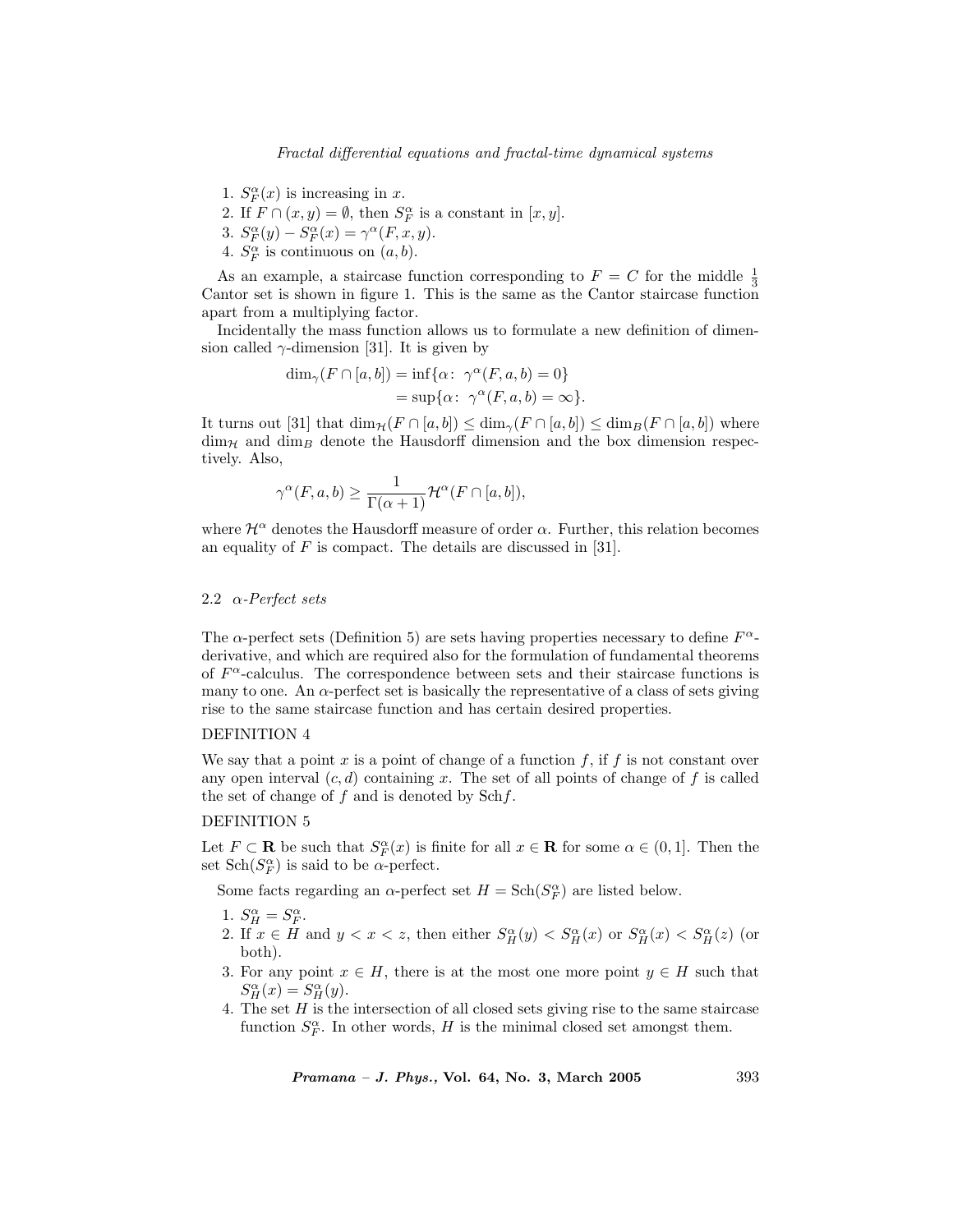#### 2.3 F-limits and F-continuity

Now we summarize the notation for limits and continuity using the topology of  $F$ with the metric inherited from  $\mathbf{R}$ :

Let  $F \subset \mathbf{R}, f: \mathbf{R} \to \mathbf{R}$  and  $x \in F$ . A number  $\ell$  is said to be the limit of f through the points of F, or simply F-limit as  $y \to x$  if given any  $\epsilon > 0$ , there exists  $\delta > 0$  such that

$$
y \in F
$$
 and  $|y - x| < \delta \Longrightarrow |f(y) - \ell| < \epsilon$ .

If such a number exists, then it is denoted by

$$
\ell = F\lim_{y \to x} f(y).
$$

The notions of F-continuity and uniform F-continuity are developed on similar lines [31].

### 2.4 Review of the Riemann integral on R

Since much of the calculus developed in [31] follows Riemann integral approach, we begin by recalling the definition of the Riemann integral in ordinary calculus [33]. Let  $g: [a, b] \to \mathbf{R}$  be a bounded function. Let  $I \subset [a, b]$  be any closed interval and let

$$
M'[g, I] = \sup_{x \in I} g(x)
$$

and

$$
m'[g, I] = \inf_{x \in I} g(x).
$$

Further, for a subdivision  $P = \{y_0, \ldots, y_n\}$  of  $[a, b]$ , the upper and the lower sums are defined respectively as

$$
U'[g, P] = \sum_{i=0}^{n-1} M'[g, [y_i, y_{i+1}]](y_{i+1} - y_i)
$$

and

$$
L'[g, P] = \sum_{i=0}^{n-1} m'[g, [y_i, y_{i+1}]](y_{i+1} - y_i).
$$

Now the upper and the lower Riemann integrals are defined respectively as

$$
\overline{\int_a^b} g(y) \, dy = \inf_P U'[g, P]
$$

and

$$
\underline{\int_a^b} g(y) \, dy = \sup_P L'[g, P],
$$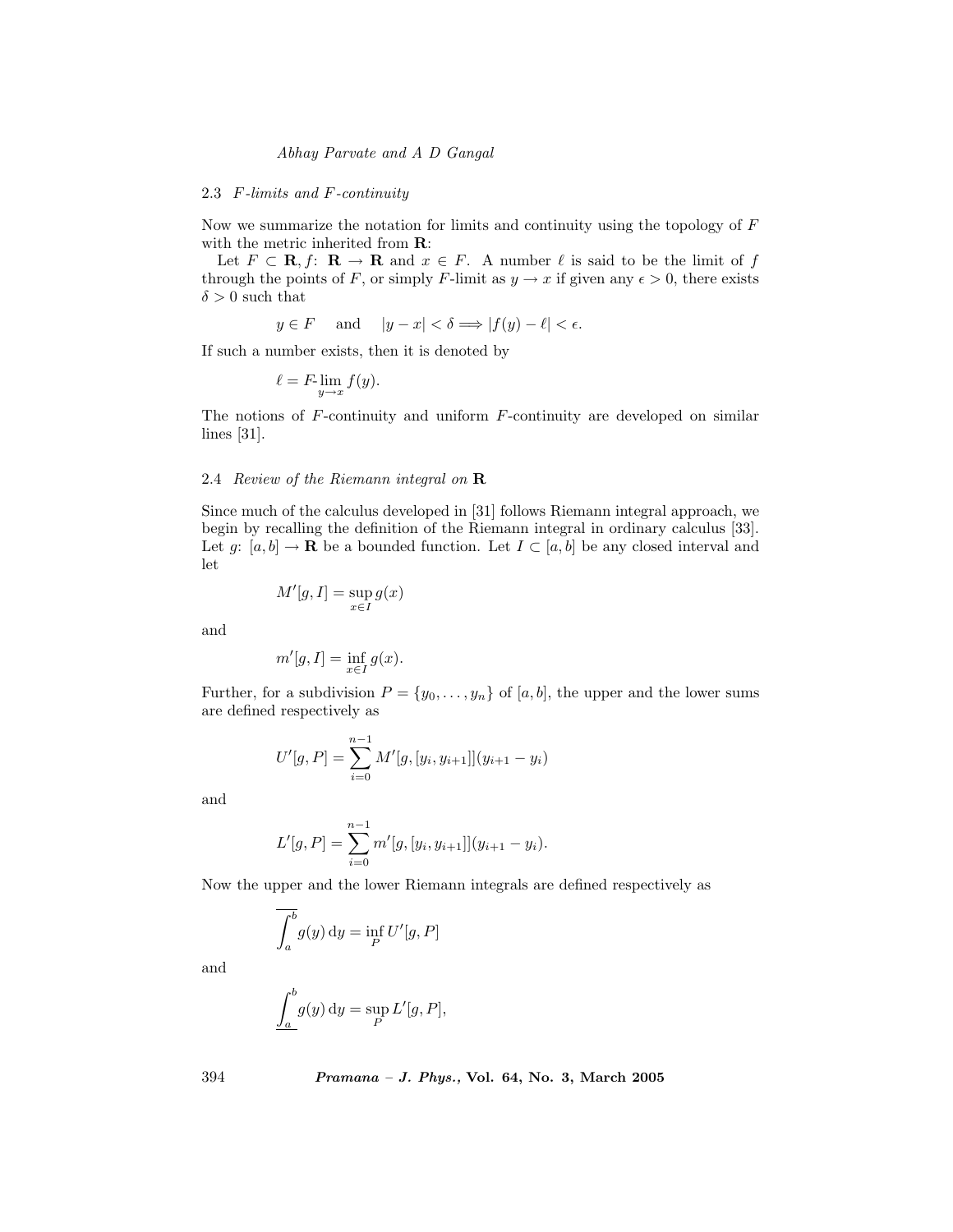where the supremum and the infimum are taken over all the subdivisions P of  $[a, b]$ . The function g is said to be Riemann integrable over  $[a, b]$  if the upper and the lower integrals are equal, and in that case the Riemann integral of g over  $[a, b]$  is defined to be the common value.

We carry out a similar construction on (fractal) subsets of **R**.

# 2.5  $F^{\alpha}$ -integration

As mentioned earlier, the  $F^{\alpha}$ -integral is suitable to integrate functions with fractal support. The ordinary Riemann integral of such functions is usually undefined or zero.

In what follows, the class of functions  $f: \mathbf{R} \to \mathbf{R}$  which are bounded on F is denoted by  $B(F)$ .

Let  $f \in B(F)$ . Further, let I be a closed interval. We denote two quantities M and m:

$$
M[f, F, I] = \begin{cases} \sup_{x \in F \cap I} f(x) & \text{if } F \cap I \neq \emptyset \\ 0 & \text{otherwise} \end{cases}
$$
 (3)

and similarly

$$
m[f, F, I] = \begin{cases} \inf_{x \in F \cap I} f(x) & \text{if } F \cap I \neq \emptyset \\ 0 & \text{otherwise.} \end{cases}
$$
 (4)

# DEFINITION 6

Let F be such that  $S_F^{\alpha}$  be finite on [a, b]. For  $f \in B(F)$ , the lower  $F^{\alpha}$ -integral is given by

$$
\underline{\int_{a}^{b}} f(x) d_{F}^{\alpha} x = \sup_{P_{[a,b]}} L^{\alpha}[f, F, P], \tag{5}
$$

where

$$
L^{\alpha}[f, F, P] = \sum_{i=0}^{n-1} m[f, F, [x_i, x_{i+1}]](S_F^{\alpha}(x_{i+1}) - S_F^{\alpha}(x_i))
$$
(6)

and the upper  $F^{\alpha}$ -integral is given by

$$
\overline{\int_{a}^{b}} f(x) d_{F}^{\alpha} x = \inf_{P_{[a,b]}} U^{\alpha}[f, F, P], \qquad (7)
$$

where

$$
U^{\alpha}[f, F, P] = \sum_{i=0}^{n-1} M[f, F, [x_i, x_{i+1}]](S_F^{\alpha}(x_{i+1}) - S_F^{\alpha}(x_i)),
$$
\n(8)

both the supremum and infimum being taken over all the subdivisions of  $[a, b]$ .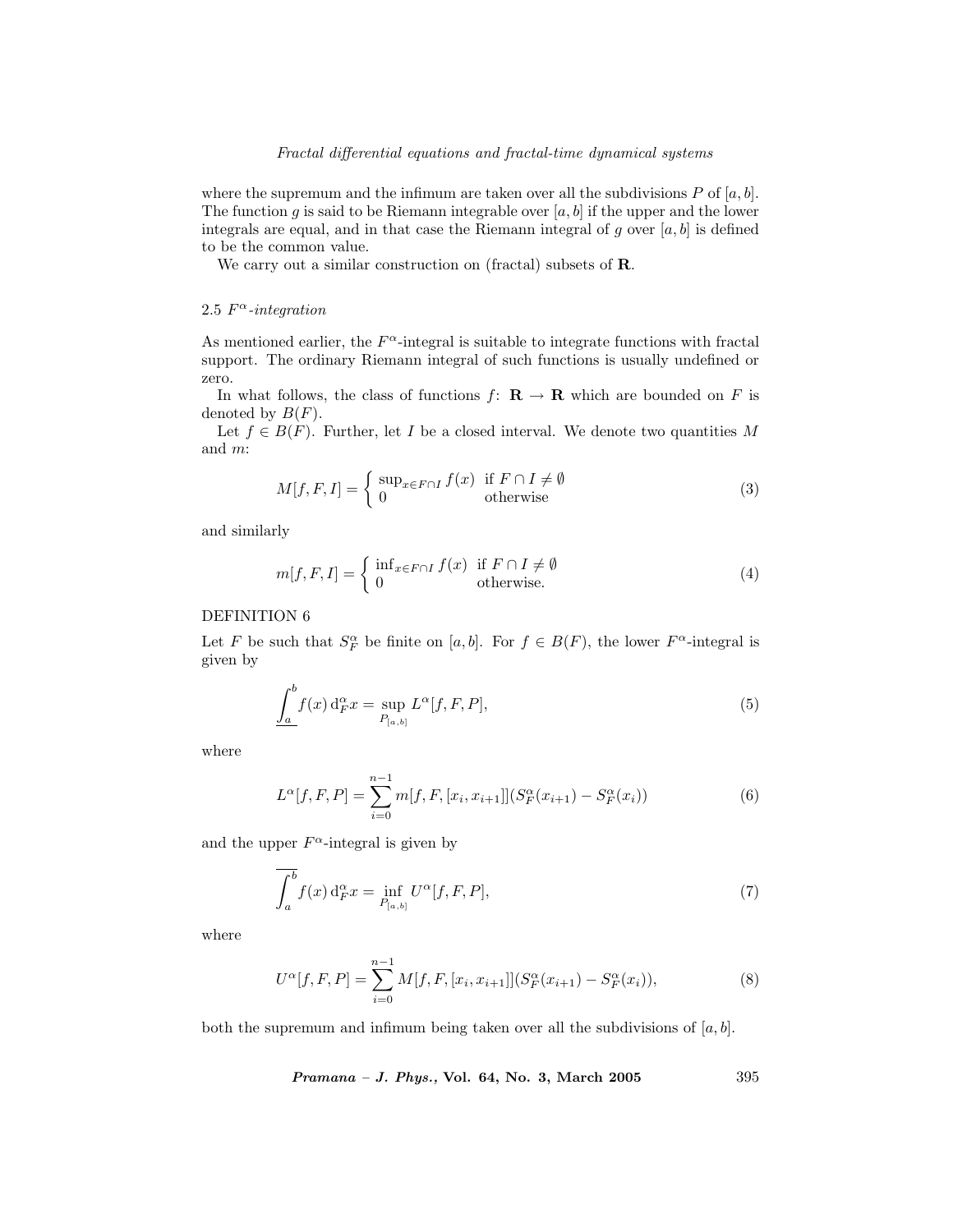We emphasize the appearance of intersection  $F \cap I$  in the definition of M and m, and also the use of  $(S_F^{\alpha}(x_{i+1}) - S_F^{\alpha}(x_i))$  as in a Riemann–Stieltjes sum instead of  $(x_{i+1} - x_i)$ .

DEFINITION 7

If  $f \in B(F)$ , we say that f is  $F^{\alpha}$ -integrable on [a, b] if

$$
\int_a^b f(x) d_F^{\alpha} x = \overline{\int_a^b} f(x) d_F^{\alpha} x.
$$

In that case the  $F^{\alpha}$ -integral of f on [a, b], denoted by

$$
\int_a^b f(x) \, \mathrm{d}_F^\alpha x
$$

is given by the common value.

A few properties of  $F^{\alpha}$ -integral are listed below:

1. Let  $a < b$  and f be an  $F^{\alpha}$ -integrable function on [a, b]. Let  $c \in (a, b)$ . Then, f is  $F^{\alpha}$ -integrable on [a, c] and [c, b]. Further,

$$
\int_{a}^{b} f(x) d_F^{\alpha} x = \int_{a}^{c} f(x) d_F^{\alpha} x + \int_{c}^{b} f(x) d_F^{\alpha} x.
$$
 (9)

2.  $F^{\alpha}$ -integration is a linear operation.

3. If  $\chi_F(x)$  is the characteristic function of  $F \subset \mathbf{R}$ , then

$$
\int_{a}^{b} \chi_F(x) d_F^{\alpha} x = S_F^{\alpha}(b) - S_F^{\alpha}(a). \tag{10}
$$

This key result is analogous to the relation  $\int_a^b dx = b-a$  in ordinary calculus.

# 2.6  $F^{\alpha}$ -derivative

As mentioned earlier, the  $F^{\alpha}$ -derivative is suitable to differentiate functions which 'change' only on a fractal (more specifically, functions f such that  $\text{Sch } f \subset F$ ), such as the Cantor staircase function. We note that the ordinary derivative of such a function, at points of change of the function, does not exist and is zero almost everywhere.

#### DEFINITION 8

If F is an  $\alpha$ -perfect set then the  $F^{\alpha}$ -derivative of f at x is

$$
\mathcal{D}_F^{\alpha}(f(x)) = \begin{cases} F\lim_{y \to x} \frac{f(y) - f(x)}{S_F^{\alpha}(y) - S_F^{\alpha}(x)} & \text{if } x \in F \\ 0 & \text{otherwise} \end{cases}
$$
(11)

if the limit exists.

We list a few results involving the  $F^{\alpha}$ -derivative: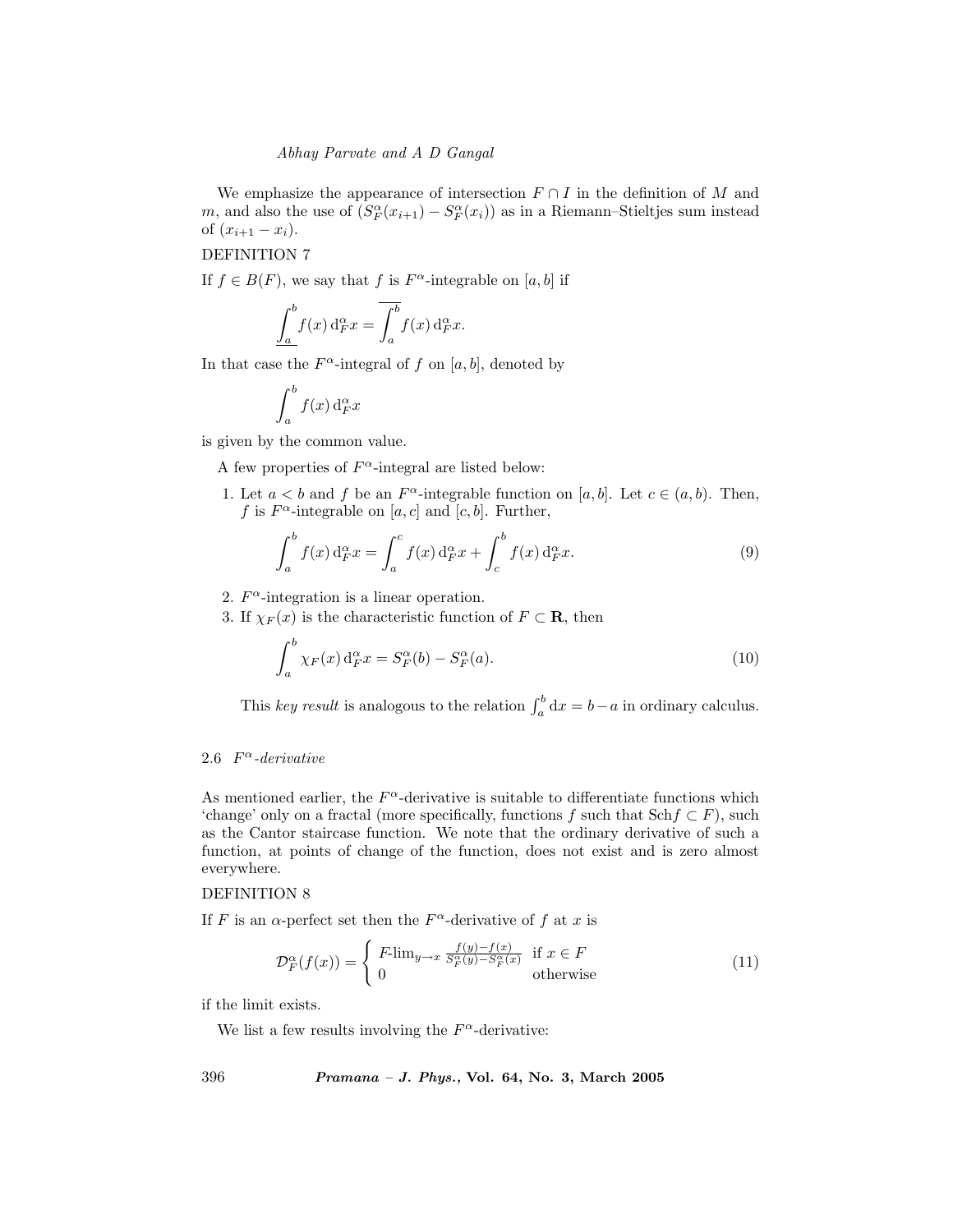- 1. The  $F^{\alpha}$ -derivative is a linear operator.
- 2. The  $F^{\alpha}$ -derivative of a constant function  $f: \mathbf{R} \to \mathbf{R}$ ,  $f(x) = k \in \mathbf{R}$  is zero, i.e.  $\mathcal{D}_F^{\alpha}(f) = 0$ . (This is to be contrasted with the fact that the classical fractional derivative of a constant is not necessarily zero.)
- 3. The derivative of the integral staircase itself is the characteristic function  $\chi_F$ of  $F$ :

$$
\mathcal{D}_F^{\alpha}(S_F^{\alpha}(x)) = \chi_F(x). \tag{12}
$$

This is a key relation.

4. (First fundamental theorem of  $F^{\alpha}$ -calculus). Let  $F \subset \mathbf{R}$  be an  $\alpha$ -perfect set. If  $f \in B(F)$  is an F-continuous function on  $F \cap [a, b]$ , and

$$
g(x) = \int_a^x f(y) \, \mathrm{d}_F^\alpha y
$$

for all  $x \in [a, b]$ , then

$$
\mathcal{D}_F^{\alpha}(g(x)) = f(x) \chi_F(x),
$$

where  $\chi_F(x)$  is the characteristic function of the set F.

5. (Second fundamental theorem of  $F^{\alpha}$ -calculus). Let  $f: \mathbf{R} \to \mathbf{R}$  be a continuous,  $F^{\alpha}$ -differentiable function such that  $\text{Sch}(f)$  is contained in an  $\alpha$ -perfect set F and h:  $\mathbf{R} \to \mathbf{R}$  be F-continuous, such that

$$
h(x)\chi_F(x)=\mathcal{D}_F^\alpha(f(x)).
$$

Then

$$
\int_a^b h(x) d_F^{\alpha} x = f(b) - f(a).
$$

6. 'Fractal' Taylor series: Under the conditions of  $F^{\alpha}$ -differentiability and some others  $[32]$ , a function h has a Taylor series expansion:

$$
h(w) = \sum_{n=0}^{\infty} \frac{(S_F^{\alpha}(w) - S_F^{\alpha}(x))^n}{n!} (\mathcal{D}_F^{\alpha})^n h(x).
$$
 (13)

The  $F^{\alpha}$ -calculus also has analogues of Rolle's theorem, the law of the mean, Leibniz rule and integration by parts [31].

A few analogies between  $F^{\alpha}$ -calculus and ordinary calculus are listed in table 1.

# 3. Fractal  $(F^{\alpha})$  differential equations

The  $F^{\alpha}$ -differential equations are differential equations involving the  $F^{\alpha}$ derivatives. A few simple examples are considered in [31] and [32]. They offer possibilities of modeling dynamical behaviours for which ordinary differential equations and methods of ordinary calculus are inadequate. We consider some examples for the purpose of illustration here.

Pramana – J. Phys., Vol. 64, No. 3, March 2005 397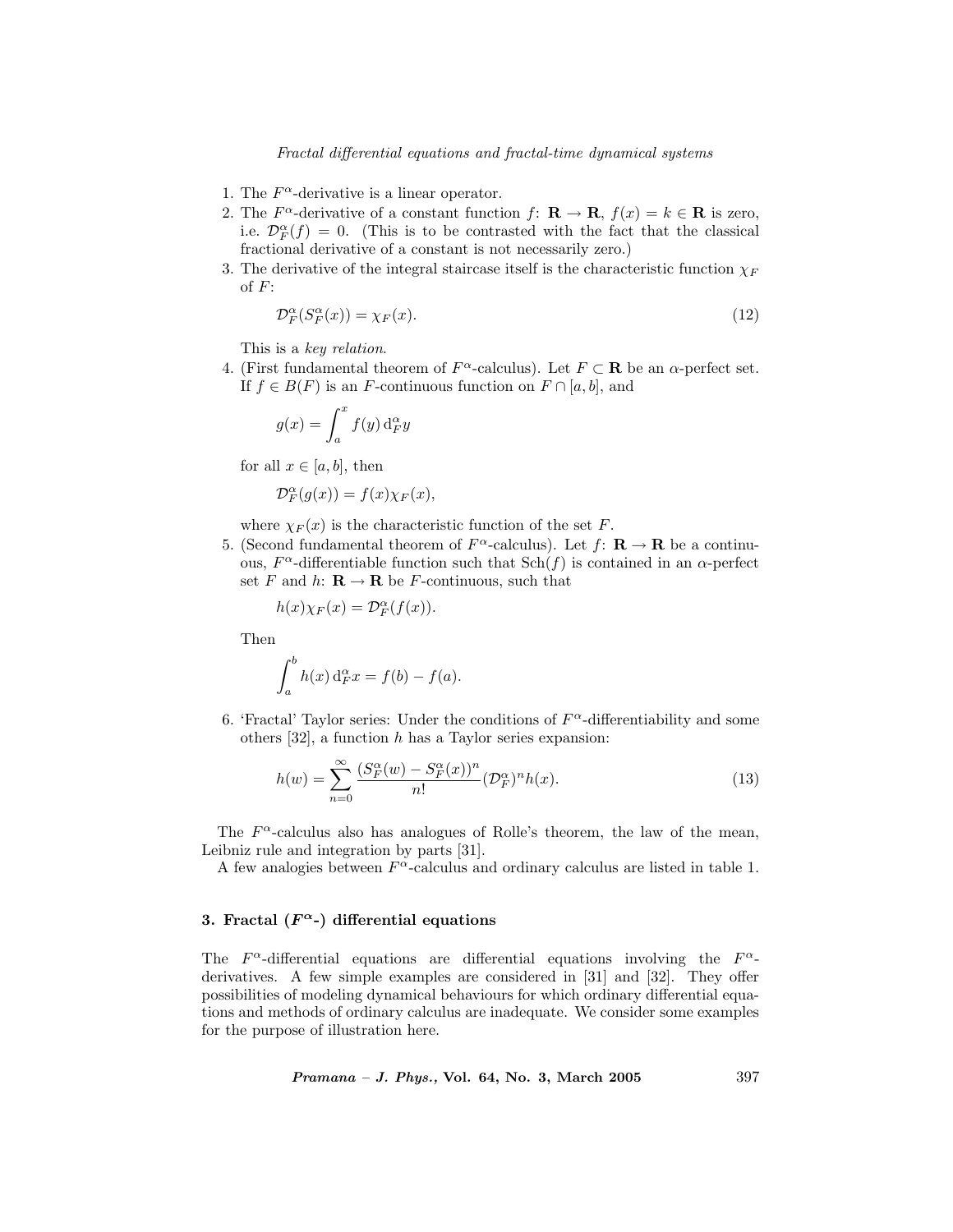1. The equation

 $\mathcal{D}_F^{\alpha} y(t) = \chi_F(t)$ 

has solution  $y(t) = S_F^{\alpha}(t)$  satisfying the initial condition  $y(t) = 0$  at  $t = 0$ , in view of  $(12)$ .

2. Linear  $F^{\alpha}$ -differential equation:

 $\mathcal{D}_{F,t}^{\alpha} x = \chi_F(t) A x,$ 

where A is an  $n \times n$  constant matrix and  $x \in \mathbb{R}^n$ , has a solution

$$
x(t) = \exp(S_F^{\alpha}(t)A)x_0
$$

which is analogous to the solution  $x(t) = \exp(tA)x_0$  of the equation  $dx/dt =$ Ax. We notice that a linear  $F^{\alpha}$ -differential equation has solutions with sublinear behaviour. Thus equations like this are suitable as models in nonlinear dynamics.

3. Fractal diffusion equation [21,31]: This equation, which was proposed and discussed in [21,22,31], is of the form

$$
\mathcal{D}_{F,t}^{\alpha}(W(x,t)) = \frac{\chi_F(t)}{2} \frac{\partial^2}{\partial x^2} W(x,t),\tag{14}
$$

where the density W is defined as a function of two arguments  $(x, t) \in \mathbb{R} \times \mathbb{R}$ and with a slight change of notation  $D_{F,t}^{\alpha}$  denotes the partial  $F^{\alpha}$ -derivative with respect to time t,  $\chi_F$  being the characteristic function of F. (This equation may be compared with ordinary diffusion equation  $\frac{\partial W(x,t)}{\partial t}$  =  $D\frac{\partial^2}{\partial x^2}W(x,t)$ .) The exact solution is

$$
W(x,t) = \frac{1}{(2\pi S_F^{\alpha}(t))^{1/2}} \exp\left(\frac{-x^2}{2S_F^{\alpha}(t)}\right), \quad W(x,0) = \delta(x). \tag{15}
$$

This can be recognized as a subdiffusive solution, since  $S_F^{\alpha}$  is known to be bounded by  $kt^{\alpha}$  (k a constant) in simple cases including Cantor sets [34]. We further remark that such solutions are new exact solutions of Chapman– Kolmogorov equation with appropriate transition probability [21], and they correspond to causal and Markovian processes [12–18].

4. Friction in a fractal medium [31]: We consider one-dimensional motion of a particle undergoing friction. First we recall the equation of motion in a continuous (i.e. non-fractal) medium. If the frictional force is proportional to the velocity, the equation of motion can be written as

$$
\frac{\mathrm{d}v}{\mathrm{d}t} = -k(x)v,\tag{16}
$$

where  $k(x)$ , the coefficient of friction, may be dependent on the particle position  $x$ . Equation (16) can be casted in the form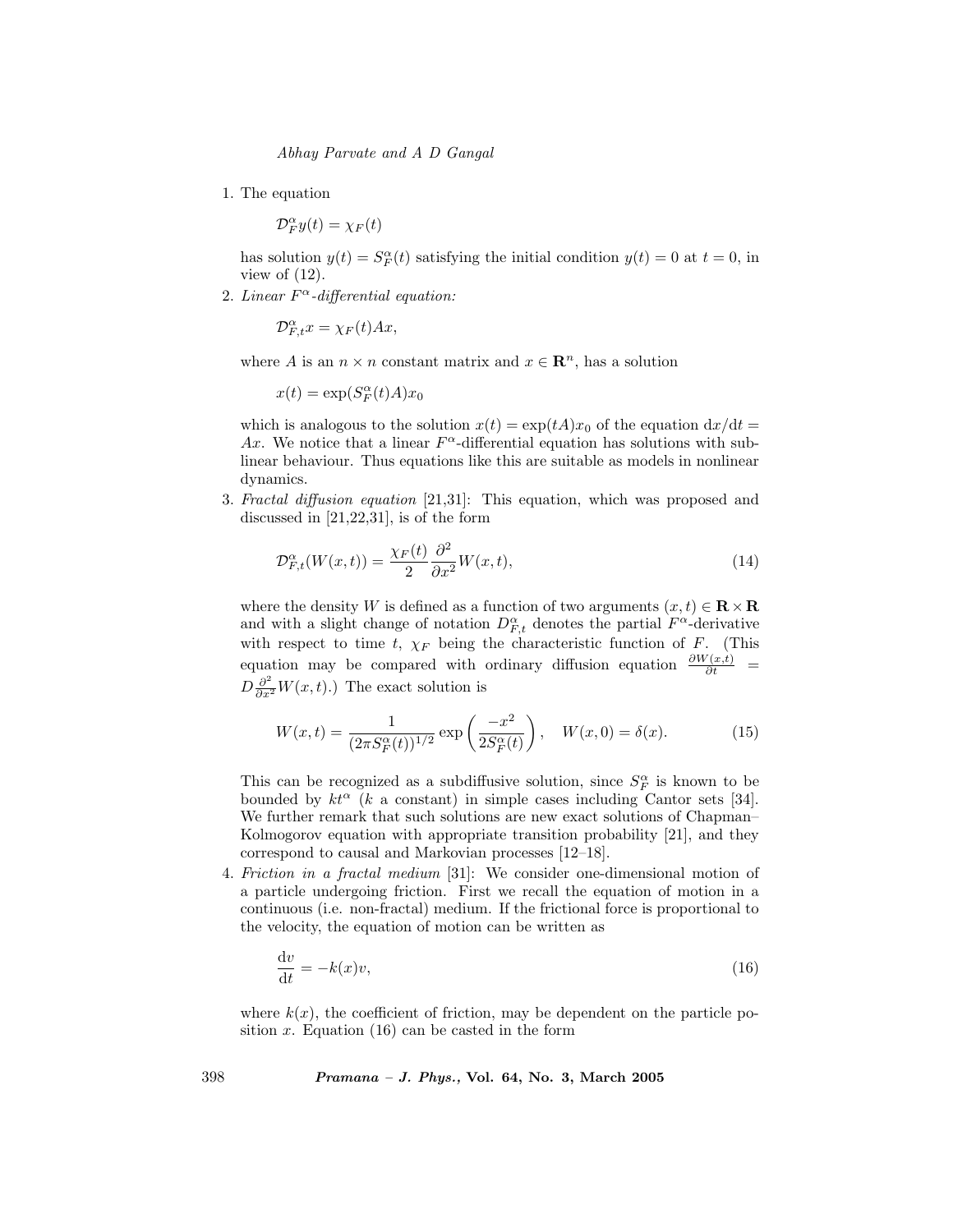$$
\frac{\mathrm{d}v}{\mathrm{d}x} = -k(x) \tag{17}
$$

which is readily solved by integrating  $k(x)$  if  $k(x)$ , which models the frictional medium, is smooth.

If the underlying medium is fractally distributed (e.g. cloud-like), then (17) is inadequate to model the motion. Instead we propose the  $F^{\alpha}$ -differential equation of the form

$$
\mathcal{D}_F^{\alpha}(v(x)) = -k(x) \tag{18}
$$

for this scenario. Here, the set F is the support of  $k(x)$  which describes the underlying fractal medium, and  $\alpha$  is the  $\gamma$ -dimension of F. The physical dimensions of  $k(x)$ , the coefficient of friction, are fractional.

The solution of (18) is easily seen to be

$$
v(x) = v_0 - \int_{x_0}^x k(x') \, d_F^\alpha x', \tag{19}
$$

where  $v_0$  and  $x_0$  are the initial velocity and position respectively. In a simple case where  $k(x)$  is uniform on the fractal, i.e.  $k(x) = \kappa \chi_F(x)$  where  $\kappa$  is a constant, (19) reduces to

$$
v(x) = v_0 - \kappa (S_F^{\alpha}(x) - S_F^{\alpha}(x_0)).
$$

In the extreme cases we obtain back the classical behaviour: (i) If  $F$  is empty (frictionless case), then  $v(x) = v_0$ ; (ii) If  $F = \mathbf{R}$  (uniform medium) then  $v(x) = v_0 - \kappa(x - x_0).$ 

5. Stretched exponential decays (see §5): The equation

$$
\mathcal{D}_F^{\alpha} \mu(t) = -k\mu(t)\chi_F(t) \tag{20}
$$

has a solution

$$
\mu(t) = A \exp(-kS_F^{\alpha}(t))
$$
\n(21)

with the initial condition  $\mu(0) = A$ . Details of the method to obtain the solution are discussed in §5.

These are simple models based on  $F^{\alpha}$ -differential equations. The solutions of  $F^{\alpha}$ differential equations naturally involve staircase-like functions. Staircase functions such as the Lebesgue–Cantor staircase function are known to be bounded [34] by sublinear power laws  $(bt^{\alpha} \leq S_F^{\alpha}(t) \leq at^{\alpha})$ . Also, they 'change' or 'evolve' only on a fractal set. Thus, this framework may be useful in modeling many cases of sublinear behaviour, fractal time evolution, fields due to fractal charge distributions, etc.

Continuous-time dynamical systems are associated with ordinary differential equations, and discrete-time dynamical systems are associated with maps/ diffeomorphisms. But as realized in [21], the dynamical systems associated with  $F^{\alpha}$ -differential equations are a new class of dynamical systems and correspond to those evolving on fractal subsets of time-axis.

Pramana – J. Phys., Vol. 64, No. 3, March 2005 399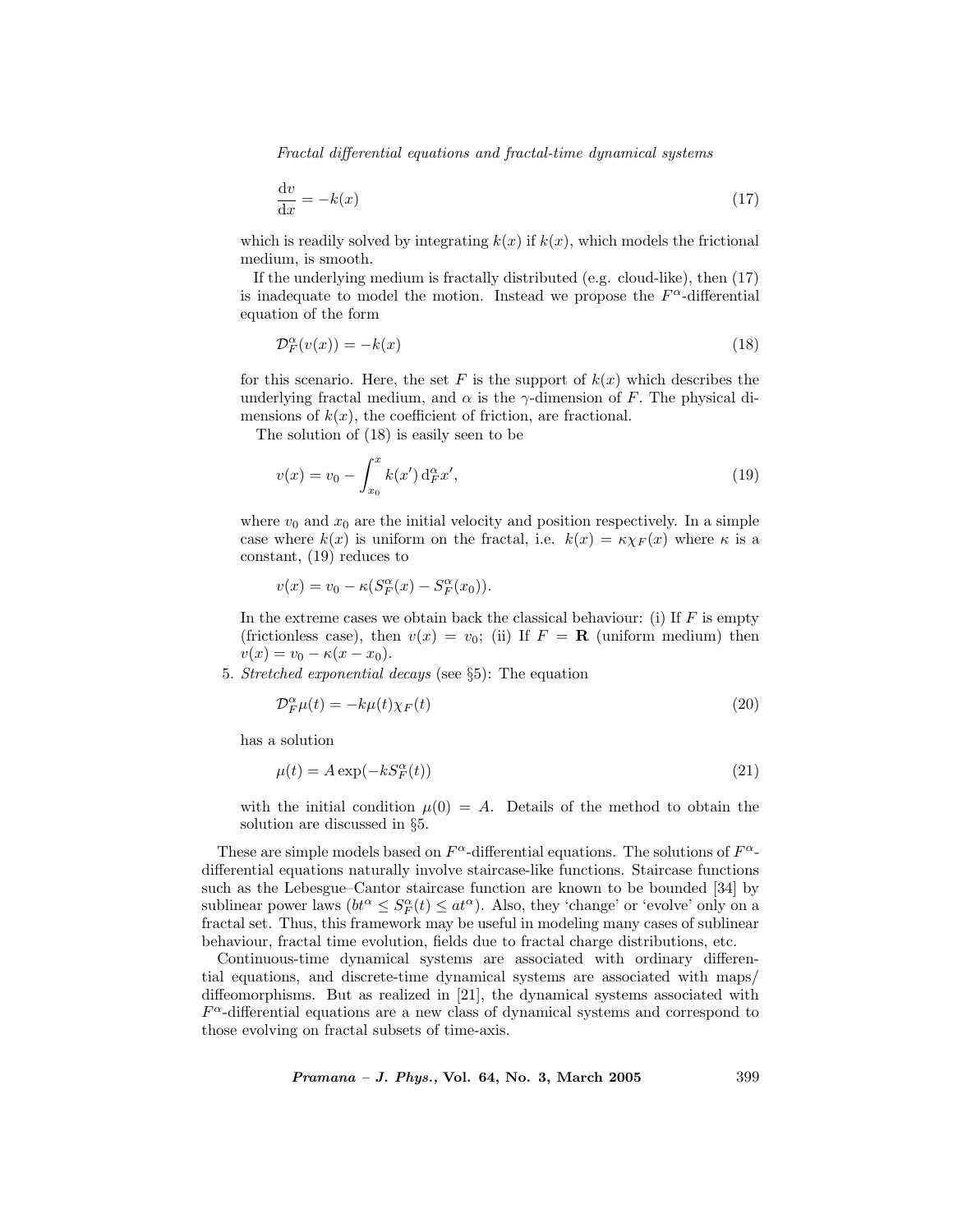#### 4. Fractalizing and defractalizing

We begin the discussion of the conjugacy between the  $F^{\alpha}$ -calculus and the ordinary calculus by considering the following simple example which helps to expose the basic idea.

Let  $J = [0, 1]$  and  $C =$  middle  $\frac{1}{3}$  Cantor set. Then one can associate with every point  $x \in J$  a point of C and vice versa by the map  $f: J \to C$  which is defined as follows. Let us represent  $x \in J$  by its binary representation, say  $x = 0.x_1x_2...$  Thus each  $x_i = 0$  or 1. On the other hand, points of C are represented in a base-3 representation. But since the points of  $C$  can be represented by using the digits {0, 2} only (the digit 1 does not appear since middle third parts are always omitted), any point of C has the form  $0.y_1y_2...$  where  $y_i = 0$ or 2. Let  $g: \{0,1\} \to \{0,2\}$  so that  $g(0) = 0$  and  $g(1) = 2$ . Then f is given by  $f(x) = f(0.x_1x_2...)=y=0.y_1y_2...$  where  $y_i = g(x_i)$ .

The inverse map  $f^{-1}$  is obtained by setting  $f^{-1}(y) = x = 0.x_1x_2...$  where  $x_i = g^{-1}(y_i).$ 

The map f:  $J \to C$  may be called a fractalizing map and  $f^{-1}$ :  $C \to J$  a defractalizing map.

Associated with such fractalizing transformations are the naturally induced maps which take Riemann integrals in ordinary calculus to  $F^{\alpha}$ -integrals and ordinary derivatives to  $F^{\alpha}$ -derivatives. Conversely, maps which take  $F^{\alpha}$ -integrals to Riemann integrals and  $F^{\alpha}$ -derivatives to ordinary derivatives are associated with defractalizing transformations.

Indeed these ideas can be formulated more generally and are developed in [32]. They allow us to establish a conjugacy of ordinary calculus and  $F^{\alpha}$ -calculus. A brief outline is given in Appendix A for ready reference. Here we only sketch the relavent procedure.

Let f be an  $F^{\alpha}$ -integrable function over [a, b]. Denote

$$
f_1(x) = \int_a^x f(x') d_F^{\alpha} x', \quad x \in [a, b].
$$

By the defractalization process sketched above (and detailed in Appendix A), we obtain a function g, also denoted by  $g = \psi[f]$ , which is Riemann integrable over  $[S_F^{\alpha}(a),S_F^{\alpha}(b)]$  (see Theorem 15 in Appendix A). Further, denoting

$$
g_1(y)=\int_{S_F^\alpha(a)}^y g(y')\,\mathrm{d}y',\quad y\in [S_F^\alpha(a),S_F^\alpha(b)],
$$

we are assured (again by Theorem 15 in Appendix A) that

$$
g_1(S_F^{\alpha}(x)) = f_1(x), \quad x \in [a, b].
$$

If we denote the indefinite  $F^{\alpha}$ -integration operator by  $I_F^{\alpha}$  and the indefinite Riemann integration operator by  $I$ , then this can be summarized by the relation

$$
I_F^{\alpha} = \phi^{-1} I \psi,\tag{22}
$$

where  $\phi$  is just a restriction of  $\psi$  to a smaller class of functions (see Appendix A). It can be expressed by a commutative diagram as shown in figure 2.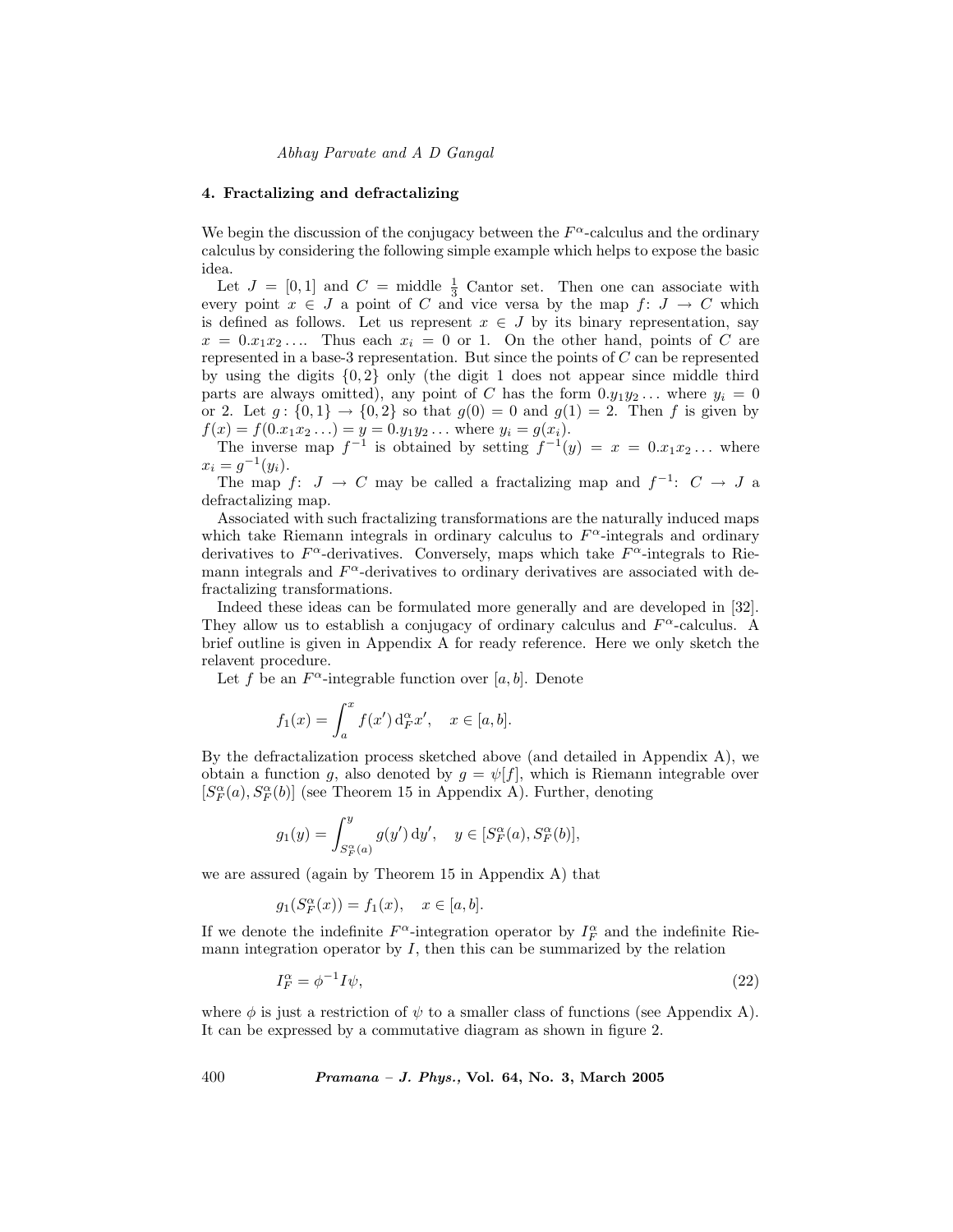

Figure 2. The relation between  $F^{\alpha}$ -integral and Riemann integral. Figure 3. The relation between  $F^{\alpha}$ -derivative and ordinary derivative.

Similar procedure is associated with  $F^{\alpha}$ -derivatives. Under certain conditions (see Appendix A and [32]), if a function h is  $F^{\alpha}$ -differentiable at x, then the function  $g = \phi[h]$ , obtained by defractalization, is differentiable at  $y = S_F^{\alpha}(x)$  in the ordinary sense. Further, we are assured [32] that

$$
\left. \frac{\mathrm{d}g}{\mathrm{d}y} \right|_{y = S_F^{\alpha}(x)} = \mathcal{D}_F^{\alpha}(h(x)).
$$

If we denote the  $F^{\alpha}$ -differentiation operator by  $\mathcal{D}_F^{\alpha}$  and the ordinary derivative operator by  $D$ , then this relation can be summarized as

$$
D_F^{\alpha} = \phi^{-1} D\phi. \tag{23}
$$

It can also be expressed by a commutative diagram as shown in figure 3.

As a concrete example of using this conjugacy to calculate  $F^{\alpha}$ -integrals, we calculate the  $F^{\alpha}$ -integral of the function  $f(x) = \exp(-x) \chi_C(x)$  numerically, where C is the middle  $\frac{1}{3}$  Cantor set and  $\alpha = \ln(2)/\ln(3)$  is its  $\gamma$ -dimension. Figure 4 shows the results of the numerical calculation. Figure 4f shows the numerical difference  $(I_F^{\alpha} - \phi^{-1}I\psi) f(x)$  which goes to zero as we use finer and finer subdivisions.

More interestingly these maps further provide us with a method for constructing solutions of  $F^{\alpha}$ -differential equations from known solutions of ordinary differential equations. We now proceed to discuss such constructions.

# 5. Solving  $F^{\alpha}$ -differential equations using the conjugacy

In this section we illustrate solving  $F^{\alpha}$ -differential equations using the conjugacy, with the help of a couple of examples.

To illustrate the procedure, we begin with a simple  $F^{\alpha}$ -differential equation

$$
\mathcal{D}_F^{\alpha} y(x) = \chi_F(x) \tag{24}
$$

with the initial condition  $y(0) = 0$ . Let  $g = \phi[y]$  denote the defractalization of y. It is immediate from the definition of map  $\phi$  (Appendix A) that  $\phi[\chi_F] = 1$ , the constant function. Further,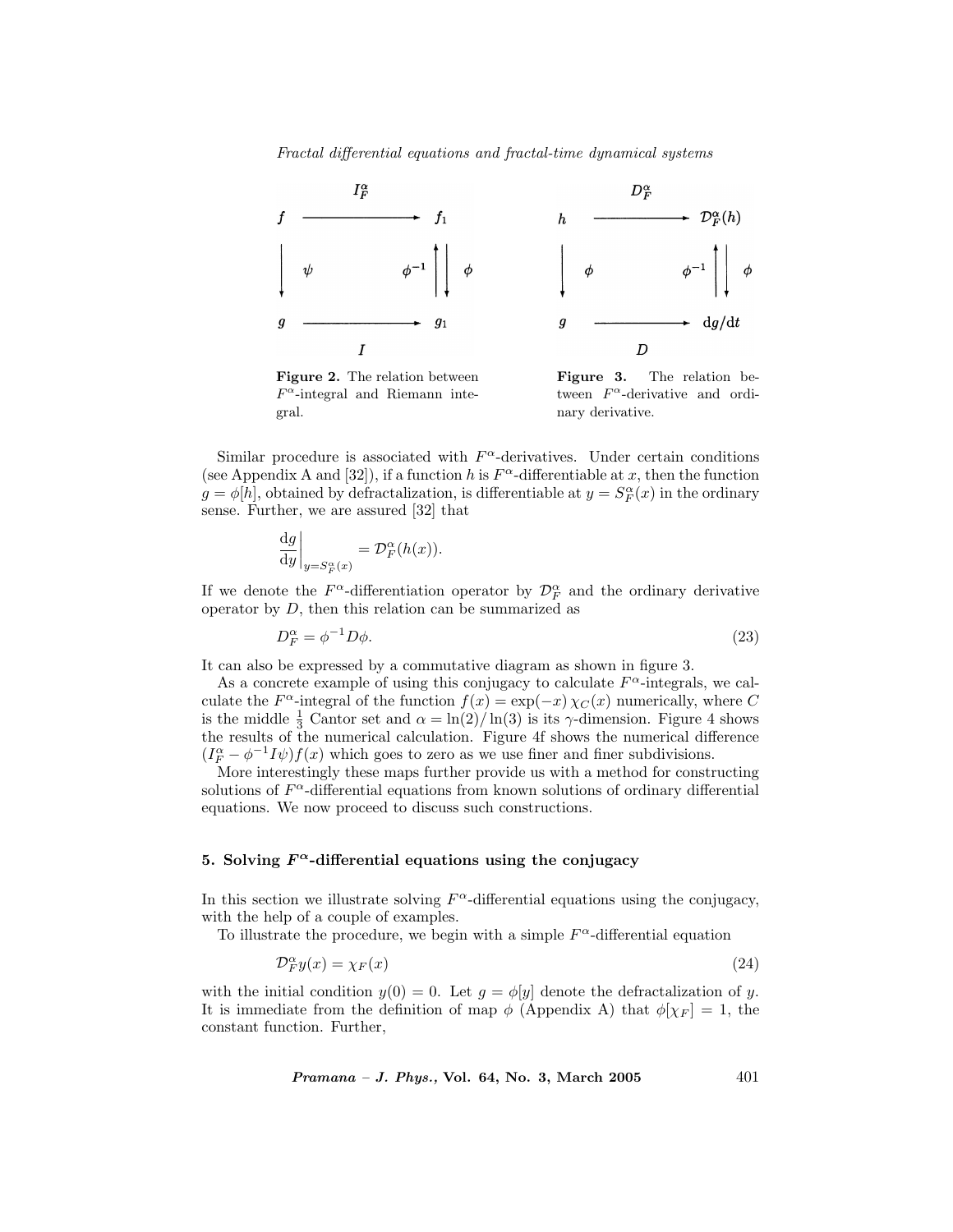

Figure 4. Numerical calculation of  $F^{\alpha}$ -integral of exp(-x)  $\chi_C(x)$  where C is the middle  $\frac{1}{3}$  Cantor set. (a) The function  $f(x) = \exp(-x) \chi_C(x)$ , (b) the function  $g = \psi[f]$  (the vertical lines indicate discontinuities), (c) indefinite Riemann integral:  $g_1(y) = \int_0^y \psi[f](y') \, dy',$  (d)  $\phi^{-1}[g_1](x)$ , (e)  $\int_0^x f(x') \, d_F^{\alpha} x'$ calculated directly using the definition of  $F^{\alpha}$ -integral, (f) the difference between (d) and (e), or equivalently the difference  $(I_F^{\alpha} - \phi^{-1}I\psi) f(x)$ , which vanishes in the limit.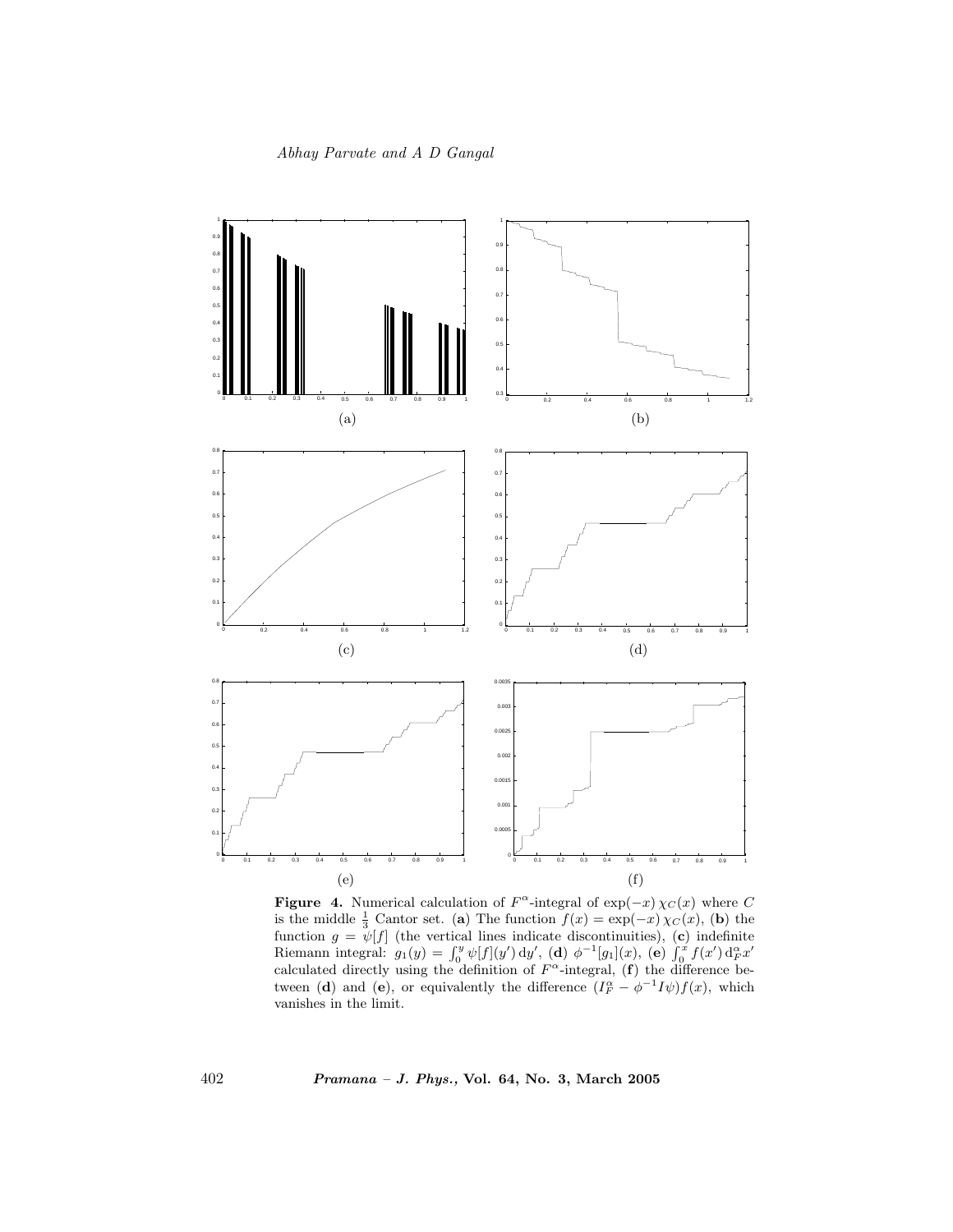$$
\phi[\mathcal{D}_F^\alpha y] = \frac{\mathrm{d}}{\mathrm{d}t} \phi[y] = \frac{\mathrm{d}g}{\mathrm{d}t}.
$$

So applying  $\phi$  on both sides of (24), we get the defractalized equation

$$
\frac{\mathrm{d}g}{\mathrm{d}t} = 1
$$

which has a solution

$$
g(t) = t \tag{25}
$$

with the initial condition  $g(t = 0) = 0$ . Now applying  $\phi^{-1}$  to both sides of (25), we get

$$
y(x) = S_F^{\alpha}(x)
$$

which can be verified to be a solution to (24).

We now present another example. It is well-known that various relaxation phenomena in glassy materials, such as mechanical, dielectric or magnetic relaxation, are fractal time processes [35]. Let  $\mu(t)$  denote the corresponding quantity (such as the polarization or magnetic moment).

We propose a model for such processes which involves  $F^{\alpha}$ -calculus. We assume that  $\text{Sch}(\mu) \subset F$ , i.e.  $\mu(t)$  'changes' only on a fractal subset F of time, F is  $\alpha$ -perfect for some  $\alpha \in (0,1]$ , and the 'fractal rate' of change of  $\mu(t)$  (i.e. the  $F^{\alpha}$ -derivative) is proportional to  $\mu(t)$  itself (with a negative sign). This can be written as

$$
\mathcal{D}_F^{\alpha} \mu(t) = -k\mu(t)\chi_F(t),\tag{26}
$$

where  $k > 0$  is a proportionality constant. Let  $y = \phi[\mu]$ . Then  $y(u) = \mu(t)$  for  $u = S_F^{\alpha}(t)$ . Further, by Theorem 18 in Appendix A,  $dy/\dot{d}u = \mathcal{D}_F^{\alpha} \mu(t)$ . Therefore, (26) transforms into the 'defractalized' equation

$$
\frac{\mathrm{d}y}{\mathrm{d}u} = -ky \tag{27}
$$

which has a solution

$$
y = A \exp(-ku). \tag{28}
$$

Applying  $\phi^{-1}$  to y, we obtain a solution of the  $F^{\alpha}$ -differential equation (26):

$$
\mu(t) = A \exp(-kS_F^{\alpha}(t))
$$
\n(29)

with the initial condition  $\mu(0) = A$ . This solution evolves on the fractal F. Further, for many sets F, like the Cantor sets, it is known that  $S_F^{\alpha}$  is bounded above and below by constant multiples of  $t^{\alpha}$ . It is empirically known [35] that the relaxation function defined by  $w(t) = \langle \mu(t)\mu(0)\rangle/\langle \mu^2(0)\rangle$  has the form

$$
w(t) = \exp[-(t/\tau)^{\alpha}], \quad 0 < \alpha < 1.
$$
\n
$$
(30)
$$

Thus, (26) is a plausible model for such processes, involving local differentiation operator. More importantly, we have demonstrated the use of the defractalizing map  $\phi$  in obtaining its solution.

*Pramana - J. Phys.*, Vol. 64, No. 3, March 2005 
$$
403
$$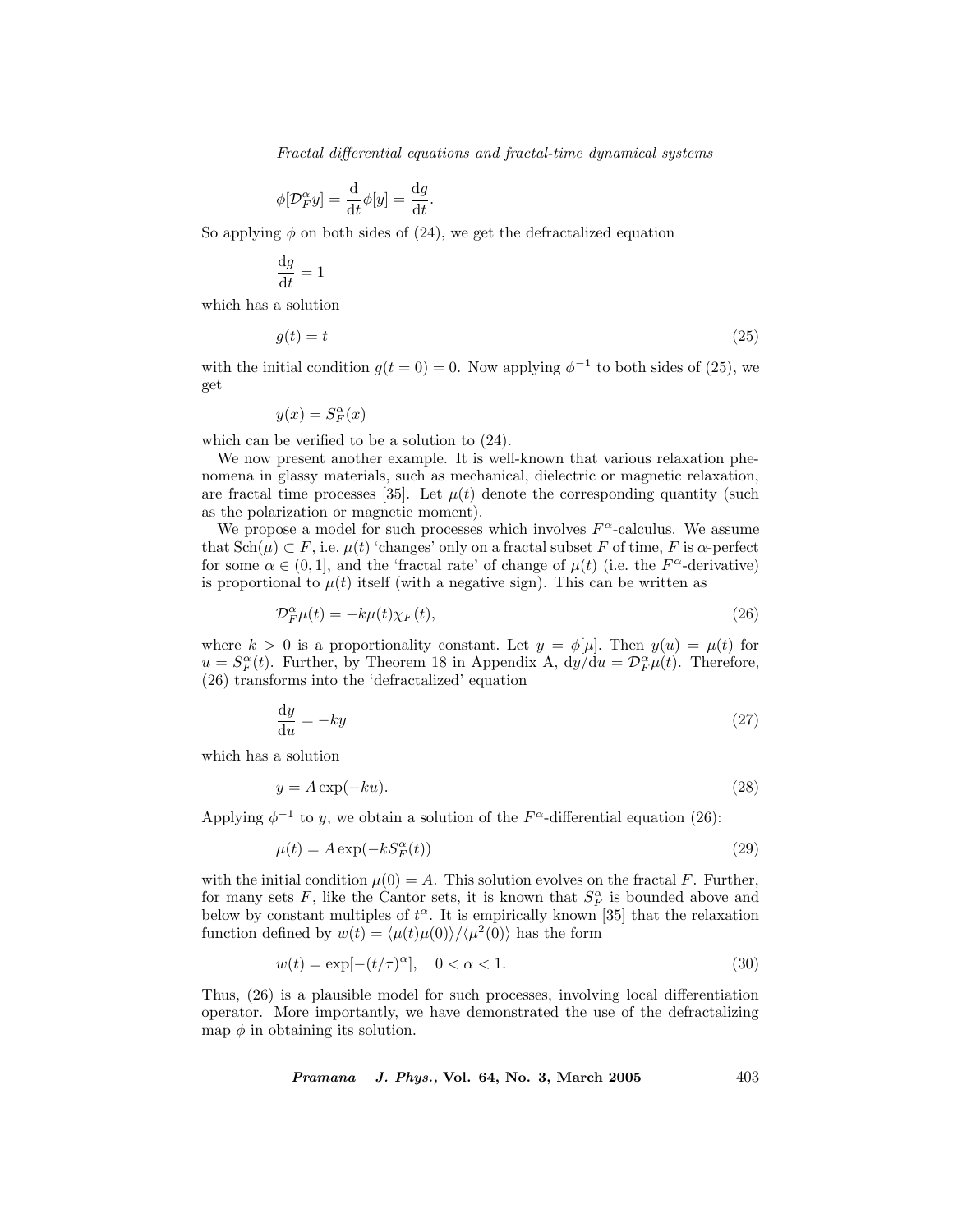#### 6. Concluding remarks

Calculus on fractal subsets of real line, or  $F^{\alpha}$ -calculus [31], is a calculus suitable, among other themes, to model fractal time processes, or sublinear behaviours. In this paper, we have shown the use of the  $F^{\alpha}$ -calculus in formulating and solving fractal-time differential equations.

The  $F^{\alpha}$ -differential equations (of which fractal-time differential equations are a special case) are differential equations involving the  $F^{\alpha}$ -derivatives exactly like the ordinary differential equations involving the ordinary derivatives. As demonstrated in §3–5 they offer possibilities of modeling dynamical behaviours naturally for which ordinary differential equations and methods of ordinary calculus are inadequate.

Continuous-time dynamical systems are associated with ordinary differential equations, and discrete-time dynamical systems are associated with maps/ diffeomorphisms. But the dynamical systems associated with  $F^{\alpha}$ -differential equations are a new class of dynamical systems [21,22,31] which evolve on fractal subsets of time-axis.

We have discussed simple models based on  $F^{\alpha}$ -differential equations. The solutions of  $F^{\alpha}$ -differential equations naturally involve staircase-like functions. Staircase functions such as the Lebesgue–Cantor staircase function are known to be bounded by sublinear power laws. Also, they 'change' or 'evolve' only on a fractal set. Thus, this framework may be useful in modeling many cases of sublinear behaviour, fractal time evolution, fields due to fractal charge distributions, etc.

The fractalizing and defractalizing transformations, sketched in §4 and detailed in Appendix A, induce a conjugacy between  $F^{\alpha}$ -integral ( $F^{\alpha}$ -derivative) and Riemann integral (ordinary derivative). The defractalizing transformation takes an  $F^{\alpha}$ -integrable ( $F^{\alpha}$ -differentiable) function f to a Riemann integrable (ordinarily differentiable) function  $q$ , such that the corresponding types of integrals (derivatives) have equal values.

One of the important uses of this conjugacy is in solving  $F^{\alpha}$ -differential equations. The method of defractalizing fractal equations to obtain ordinary differential equations, solving them and fractalizing the solution is a practical method to construct solutions of fractal differential equations. This is demonstrated with the help of an example in which we have considered a model for fractal-time relaxation processes.

There are many interesting questions in the theme of  $F^{\alpha}$ -differential equations that need to be addressed such as fractal variational principles, classification of sublinear behaviours, multidimensional  $F^{\alpha}$ -calculus,  $F^{\alpha}$ -differential equations involving distributions, etc. Work is in progress in these directions.

# Appendix A: Conjugacy between  $F^{\alpha}$ -calculus and ordinary calculus

In this appendix we briefly state some results concerning relations between ordinary calculus and  $F^{\alpha}$ -calculus developed in [32].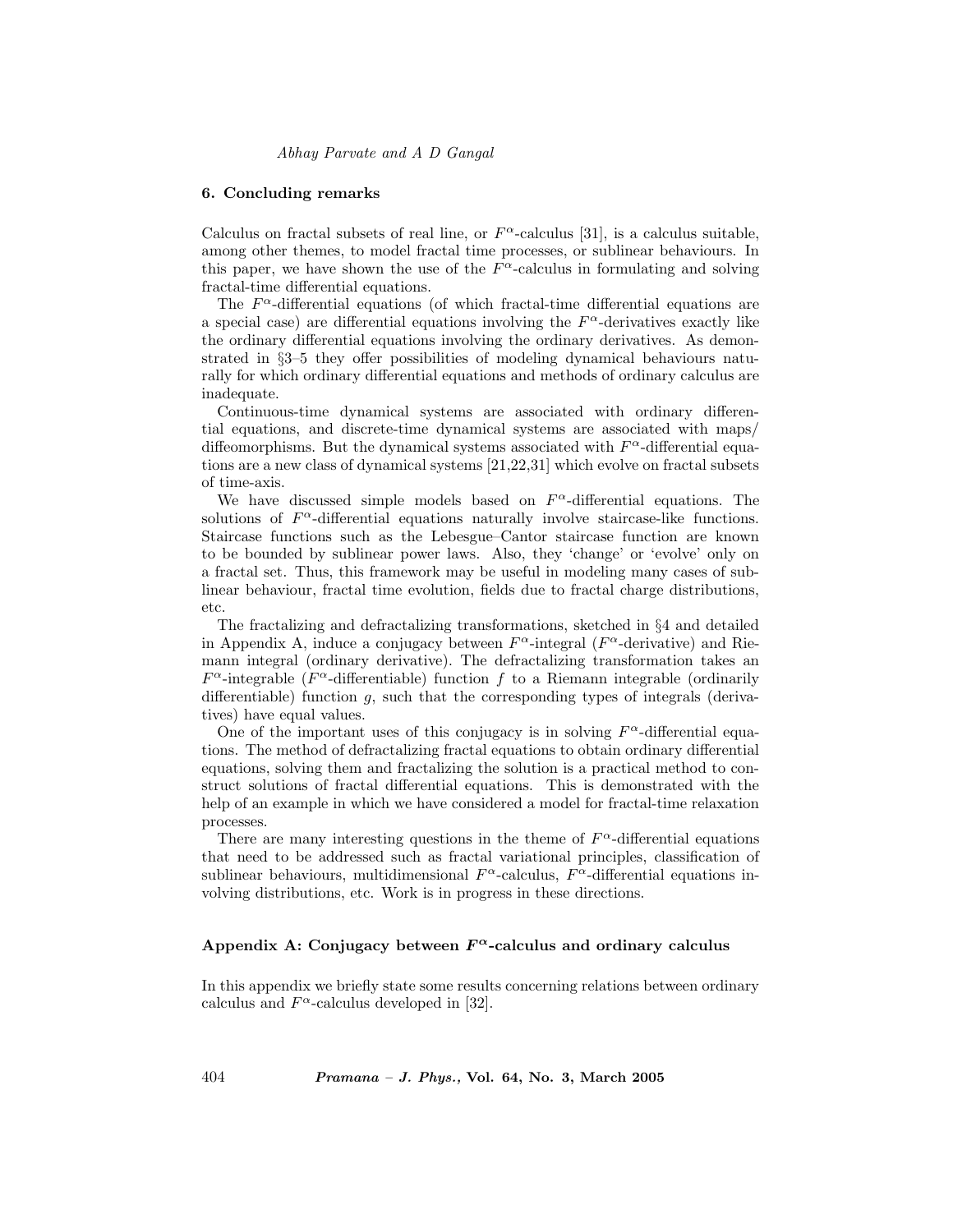### A.1 Conjugacy between  $F^{\alpha}$ -integral and Riemann integral

First we introduce relevant classes of functions. Let  $F \subset \mathbf{R}$  be an  $\alpha$ -perfect set for some  $\alpha \in (0,1]$ . Let  $[a, b]$  be a closed interval. Then

- 1. K denotes the range of  $S_F^{\alpha}$ . K is of the form of a bounded or unbounded interval.
- 2.  $B(F)$  denotes the class of functions bounded on  $F$ .
- 3.  $B(K)$  denotes the class of functions bounded on K.
- 4.  $\tilde{B}(F)$  denotes the class of functions  $h \in B(F)$  such that

$$
x_1, x_2 \in F
$$
 and  $S_F^{\alpha}(x_1) = S_F^{\alpha}(x_2) \Longrightarrow h(x_1) = h(x_2).$ 

For example, let  $F \subset [a, b]$ . Then, the function  $f_1(x) = \chi_F(x)S_F^{\alpha}(x)$  belongs to  $\tilde{B}(F)$ . On the other hand, the function  $f_2(x) = x\chi_F(x)$  belongs to  $B(F)$ but not  $\tilde{B}(F)$ .

- 5. F denotes the class of functions  $f \in B(F)$  which are  $F^{\alpha}$ -integrable over [a, b].
- 6. H denotes the class of functions  $h \in \mathcal{F}$  such that

$$
x_1, x_2 \in F
$$
 and  $S_F^{\alpha}(x_1) = S_F^{\alpha}(x_2) \Longrightarrow h(x_1) = h(x_2),$ 

i.e.  $\mathcal{H} = \mathcal{F} \cap \tilde{B}(F)$ .

7. G denotes the class of functions in  $B(K)$  which are Riemann integrable over the interval  $[S_F^{\alpha}(a), S_F^{\alpha}(b)].$ 

Now we proceed to define the required maps and state the results. We begin by defining the first defractalizing map  $\phi$ .

# DEFINITION 9

The map  $\phi: \tilde{B}(F) \to B(K)$  takes  $h \in \tilde{B}(F)$  to  $\phi[h] \in B(K)$  such that for each  $x \in F$ ,

$$
\phi[h](S_F^{\alpha}(x)) = h(x).
$$

**Theorem 10.** The map  $\phi : \tilde{B}(F) \to B(K)$  is one-to-one and onto.

The map  $\phi$  takes a function  $h \in \tilde{B}(F)$  to  $g \in B(K)$  such that the  $F^{\alpha}$ -integral of  $h$  is equal to the Riemann integral of  $g$  on corresponding intervals (if either exists).

**Theorem 11.** A function  $h \in \tilde{B}(F)$  is  $F^{\alpha}$ -integrable over [a, b] if and only if  $g = \phi[h]$  is Riemann integrable over  $[S_F^{\alpha}(a), S_F^{\alpha}(b)]$ . In other words, a function  $h \in \tilde{B}(F)$  belongs to H if and only if g belongs to G. Further in that case,

$$
\int_a^b h(x) d_F^{\alpha} x = \int_{S_F^{\alpha}(a)}^{S_F^{\alpha}(b)} g(u) du.
$$

As an example, consider the integral

$$
\int_0^b h(x) d_F^{\alpha} x, \qquad h(x) = (S_F^{\alpha}(x))^n, \qquad S_F^{\alpha}(0) = 0.
$$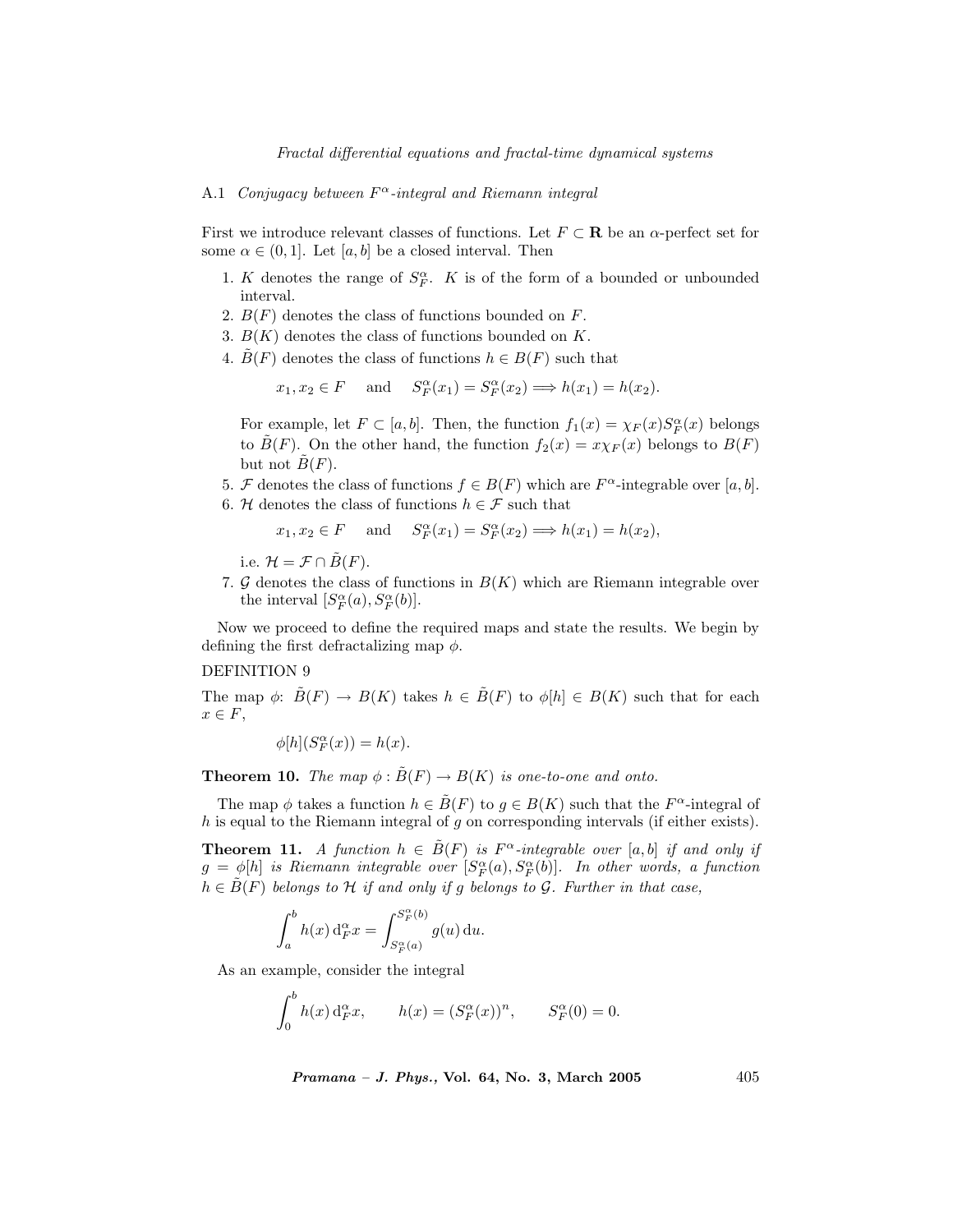Clearly,  $h \in \tilde{B}(F)$ , and further,  $h \in \mathcal{H}$ . Now if  $g = \phi[h]$ , then  $g(u) = u^n$ . Thus, by Theorem 11,

$$
\int_0^b h(x) d_F^{\alpha} x = \int_0^{S_F^{\alpha}(b)} g(u) du = \frac{1}{n+1} (S_F^{\alpha}(b))^{n+1}
$$

which agrees with the result obtained in [31] using first principles.

To extend the domain of  $\phi$  from  $B(F)$  to  $B(F)$ , we now define an intermediate map  $\eta$  which takes  $f \in B(F)$  to  $h \in B(F)$  preserving  $F^{\alpha}$ -integrals.

DEFINITION 12

The map  $\eta: B(F) \to \tilde{B}(F)$  is defined as

$$
\eta[f](x) = \begin{cases} \min_{\{z \in F : S_F^{\alpha}(z) = S_F^{\alpha}(x)\}} f(z) & \text{if } x \in F \\ 0 & \text{if } x \notin F. \end{cases}
$$

This construction is such that for  $f \in B(F)$ ,  $\eta[f]$  is the largest function in  $\tilde{B}(F)$ which is nowhere greater than f on F. Further, if  $f \in \tilde{B}(F)$ , then  $\eta[f] = f$ , i.e.,  $\eta$  restricted to  $\tilde{B}(F)$  is identity.  $F^{\alpha}$ -integrals are preserved under  $\eta$ .

**Theorem 13.** Let the function  $f \in B(F)$  be  $F^{\alpha}$ -integrable over [a, b]. Then  $h = \eta[f]$  is  $F^{\alpha}$ -integrable over [a, b] and

$$
\int_a^b f(x) d_F^{\alpha} x = \int_a^b h(x) d_F^{\alpha} x.
$$

In other words,  $\eta$  preserves  $F^{\alpha}$ -integrals.

Now we introduce the composite map  $\psi$  which extends the domain of  $\phi$  (because  $\eta$  is an identity over  $\hat{B}(F)$ ).

# DEFINITION 14

The map  $\psi: B(F) \to B(K)$  is the composite map  $\phi \circ \eta$ .

This second defractalizing map  $\psi$  takes  $f \in B(F)$  to  $g \in B(K)$  such that if f is  $F^{\alpha}$ -integrable, then g is Riemann integrable and the respective integrals are equal.

**Theorem 15.** Let  $f \in \mathcal{F}$ , and let  $g = \psi[f] = \phi \circ \eta[f]$ . Then  $g \in \mathcal{G}$  (i.e. it is  $Riemann\ integrable\ over\ [S_F^{\alpha}(a),S_F^{\alpha}(b)]\ )\ and$ 

$$
\int_a^b f(x) d_F^{\alpha} x = \int_{S_F^{\alpha}(a)}^{S_F^{\alpha}(b)} g(u) du.
$$

# A.2 Conjugacy between the  $F^{\alpha}$ -derivative and the ordinary derivative

In this section, we show that the same map  $\phi$  also establishes the conjugacy between the  $F^{\alpha}$ -derivative and the ordinary (first order) derivative under certain conditions.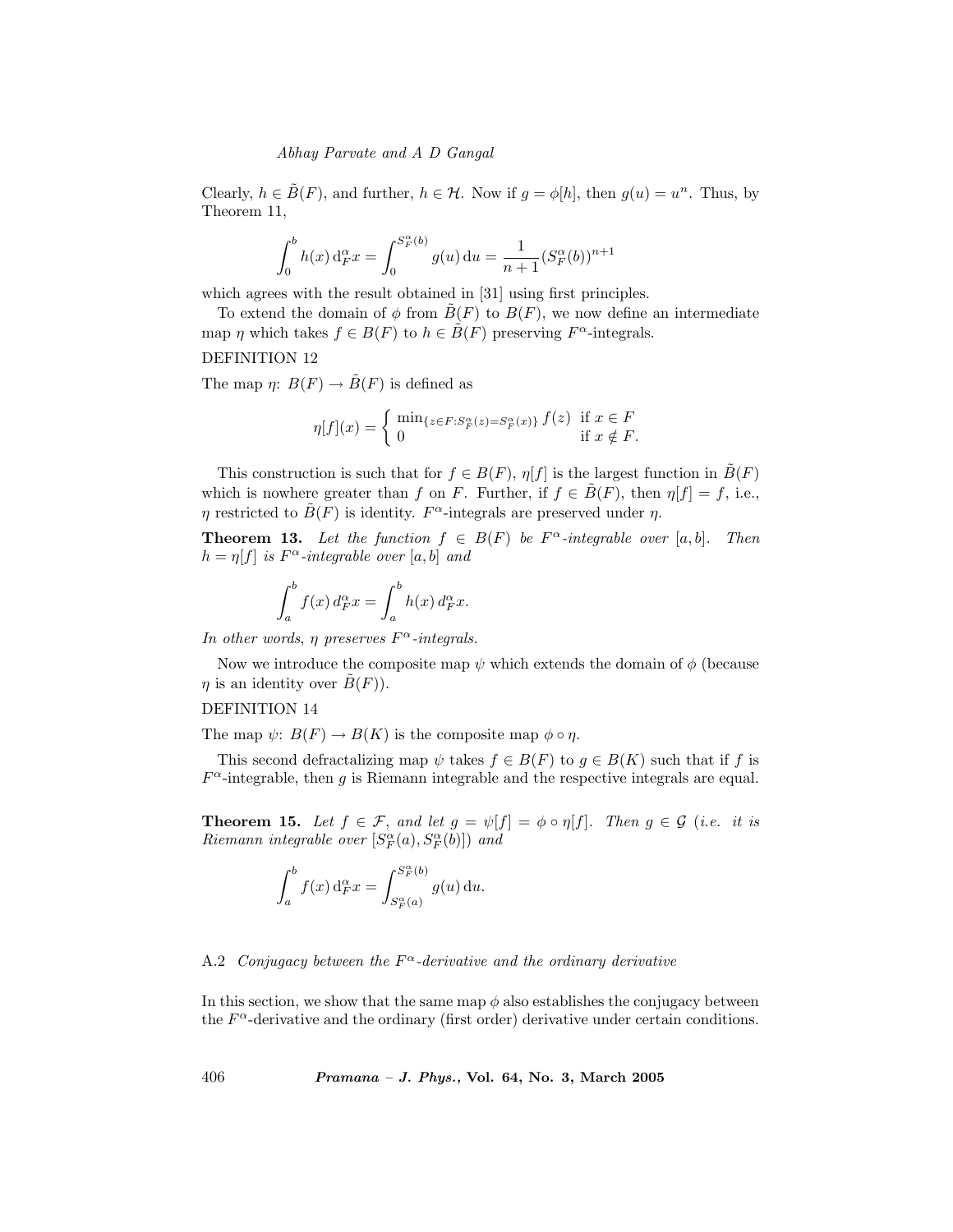The next theorem enables us to calculate the  $F^{\alpha}$ -derivative of a function h if the ordinary derivative of its image  $\phi[h]$  is known.

**Theorem 16.** Let h be a function in  $\tilde{B}(F)$  and let  $g = \phi[h]$  be differentiable on  $[S_F^{\alpha}(a), S_F^{\alpha}(b)]$ . Then  $\mathcal{D}_F^{\alpha}(h(x))$  exists, belongs to  $\tilde{B}(F)$ , and

$$
\mathcal{D}_F^\alpha h(x) = \frac{\mathrm{d} g(t=S_F^\alpha(x))}{\mathrm{d} t}
$$

for all  $x \in F \cap [a, b]$ .

As an example, let us consider the function  $h(x) = (S_F^{\alpha}(x))^n$ ,  $n = 1, 2, ...$ Clearly,  $h \in \tilde{B}(F)$ . Let  $g = \phi[h]$ . Then  $g(t) = t^n$ . Now according to Theorem 16, for  $x \in F$ ,

$$
\mathcal{D}_F^\alpha(h(x))=\frac{\mathrm{d} g(t=S_F^\alpha(x))}{\mathrm{d} t}=nt^{n-1}\Big|_{t=S_F^\alpha(x)}=n(S_F^\alpha(x))^{n-1}.
$$

This result agrees with the one obtained in [31] using first principles.

The next theorem enables us to express the ordinary derivative of  $g = \phi[h]$ in terms of the  $F^{\alpha}$ -derivative of h. This is one step towards the converse of Theorem 16. However, we note, intuitively, that because of the 'fractured' nature of a typical fractal  $F$ ,  $F$ -limits at some points of  $F$  correspond only to one sided limits under  $\phi$ . Therefore at such points, only one-sided ordinary derivatives are guaranteed.

**Theorem 17.** Let  $h \in \tilde{B}(F)$  be an  $F^{\alpha}$ -differentiable function on [a, b] and let  $g = \phi[h].$ 

1. If for  $x \in F$  there exists  $y \in F$ ,  $y < x$  such that  $S_F^{\alpha}(y) = S_F^{\alpha}(x)$   $(= \tau$ , say), then  $dg/dt_{-}$  and  $dg/dt_{+}$  exist at  $t = S_F^{\alpha}(x)$  and

$$
\frac{\mathrm{d}g(t=\tau)}{\mathrm{d}t}\bigg|_{-}=\mathcal{D}_F^{\alpha}h(y),
$$

and

$$
\frac{\mathrm{d}g(t=\tau)}{\mathrm{d}t}\bigg|_{+}=\mathcal{D}_F^{\alpha}h(x),
$$

where the subscripts  $-$  and  $+$  of dg/dt denote the left- and the right-handed derivatives respectively.

2. If  $x \in F$  is such that for every  $y \in [a, b]$ ,  $y \neq x \implies S_F^{\alpha}(y) \neq S_F^{\alpha}(x)$ , then  $dg/dt$  exists at  $t = S_F^{\alpha}(x)$  and

$$
\frac{\mathrm{d}g(t=S_F^{\alpha}(x))}{\mathrm{d}t}=\mathcal{D}_F^{\alpha}h(x).
$$

For certain kinds of functions h, the left and right derivative of  $g = \phi[h]$  are always equal and therefore can be replaced by the derivative of  $q$ . Thus we come to the converse of Theorem 16.

*Pramana - J. Phys.*, Vol. 64, No. 3, March 2005 
$$
407
$$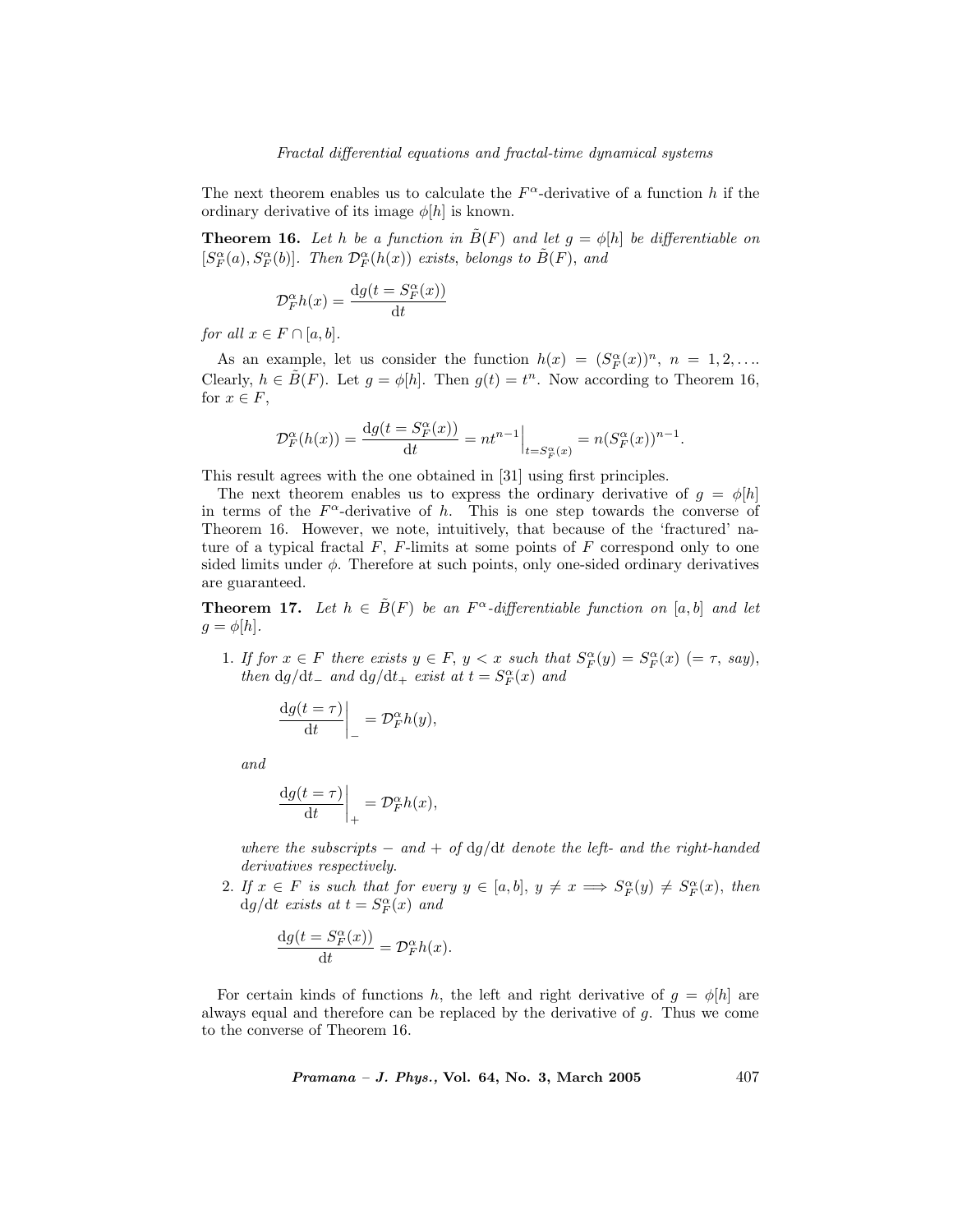**Theorem 18.** Let  $h \in \hat{B}(F)$  be an  $F^{\alpha}$ -differentiable function on [a, b] such that  $\mathcal{D}_F^{\alpha} h \in \tilde{B}(F)$ . Let  $g = \phi[h]$ . Then for all  $x \in F \cap [a, b]$ ,

$$
\frac{\mathrm{d}g(t = S_F^{\alpha}(x))}{\mathrm{d}t} = \mathcal{D}_F^{\alpha}(h(x)).
$$
\n(A1)

# Acknowlegements

Abhay Parvate is thankful to the Council of Scientific and Industrial Research (CSIR), India, for financial assistance.

#### References

- [1] B B Mandelbrot, The fractal geometry of nature (Freeman and Company, 1977)
- [2] A Bunde and S Havlin (Eds), Fractals in science (Springer, 1995)
- [3] B J West, M Bologna and P Grinolini, Physics of fractal operators (Springer Verlag, New York, 2003)
- [4] K Falconer, The geometry of fractal sets (Cambridge University Press, 1985)
- [5] K Falconer, Fractal geometry: Mathematical foundations and applications (John Wiley and Sons, 1990)
- [6] K Falconer, Techniques in fractal geometry (John Wiley and Sons, 1997)
- [7] G A Edgar, Integral, probability and fractal measures (Springer-Verlag, New York, 1998)
- [8] S G Samko, A A Kilbas and O I Marichev, Fractional integrals and derivatives Theory and applications (Gordon and Breach Science Publishers, 1993)
- [9] R Hilfer, Applications of fractional calculus in physics (World Scientific Publ. Co., Singapore, 2000)
- [10] K S Miller and B Ross, An introduction to the fractional calculus and fractional differential equations (John Wiley, New York, 1993)
- [11] K B Oldham and J Spanier, The fractional calculus (Academic Press, New York, 1974)
- [12] R Metzler, W G Glöckle and T F Nonnenmacher,  $Physica$  **A211**, 13 (1994)
- [13] R Metzler, E Barkai and J Klafter, Phys. Rev. Lett. 82, 3563 (1999)
- [14] R Hilfer and L Anton, Phys. Rev. E51, R848 (1995)
- [15] A Compte, *Phys. Rev.* **E53**, 4191 (1996)
- [16] G M Zaslavsky, Physica D76, 110 (1994)
- [17] R Metzler, E Barkai and J Klafter, Physica A266, 343 (1999)
- [18] R Hilfer, *J. Phys. Chem.* **B104**, 3914 (2000)
- [19] K M Kolwankar and A D Gangal, Chaos 6, 505 (1996) J Levy Vehel and K M Kolwankar, Fract. Calc. Appl. Anal. 4, 285 (2001)
- [20] K M Kolwankar and A D Gangal,  $Pramana J$ . Phys. 48, 49 (1997)
- [21] K M Kolwankar and A D Gangal, Phys. Rev. Lett. 80, 214 (1998)
- [22] K M Kolwankar and A D Gangal, Local Fractional Calculus: A Calculus for Fractal Space-Time, in: Fractals: Theory and applications in engineering edited by M Dekking, J Levy Vehel et al (Springer, London, 1999)
- [23] F B Adda and J Cresson, *J. Math. Anal. Appl.* **263**, 721 (2001)
- [24] A Babakhani and V Daftardar-Gejji, J. Math. Anal. Appl. 270, 66 (2002)